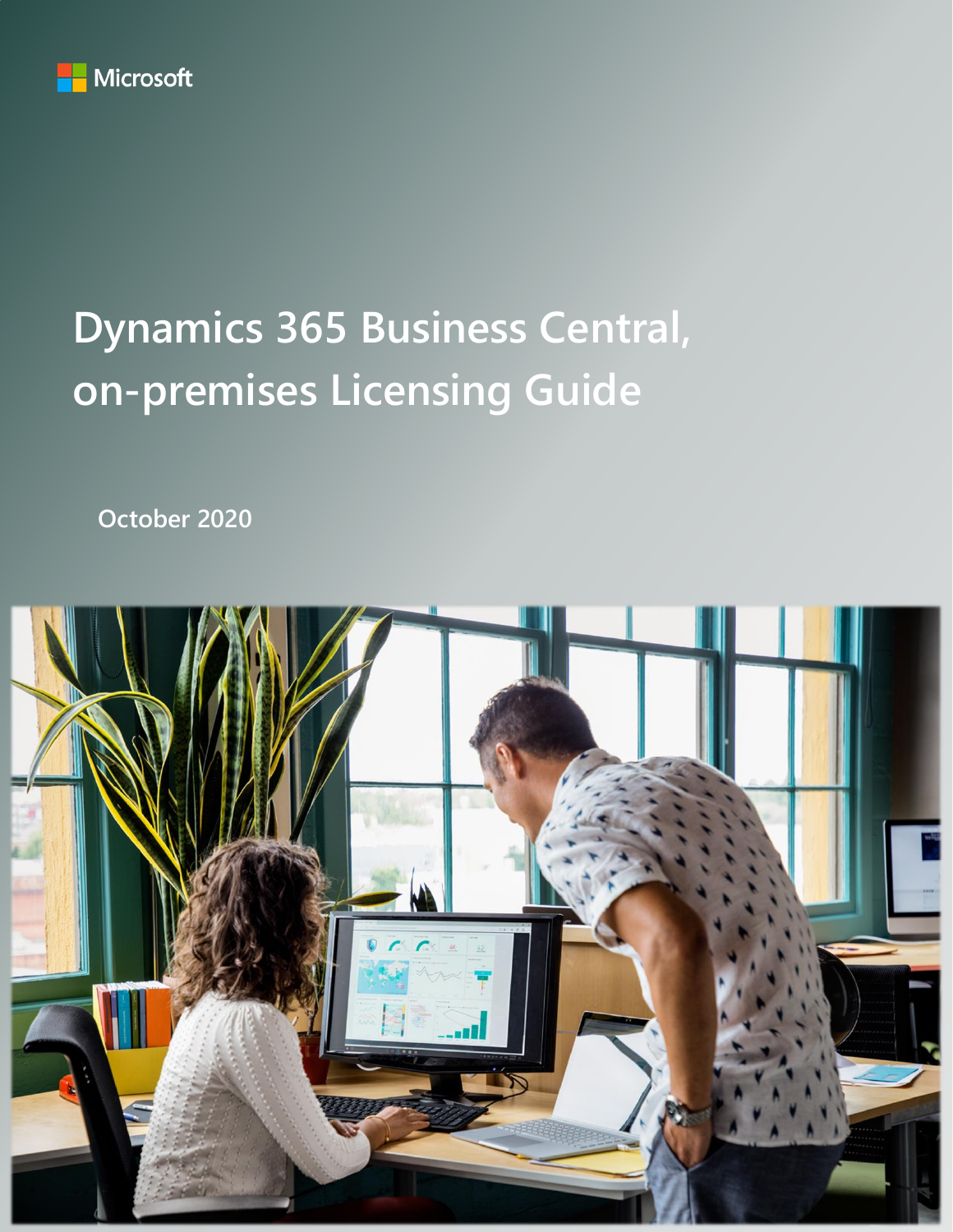# Contents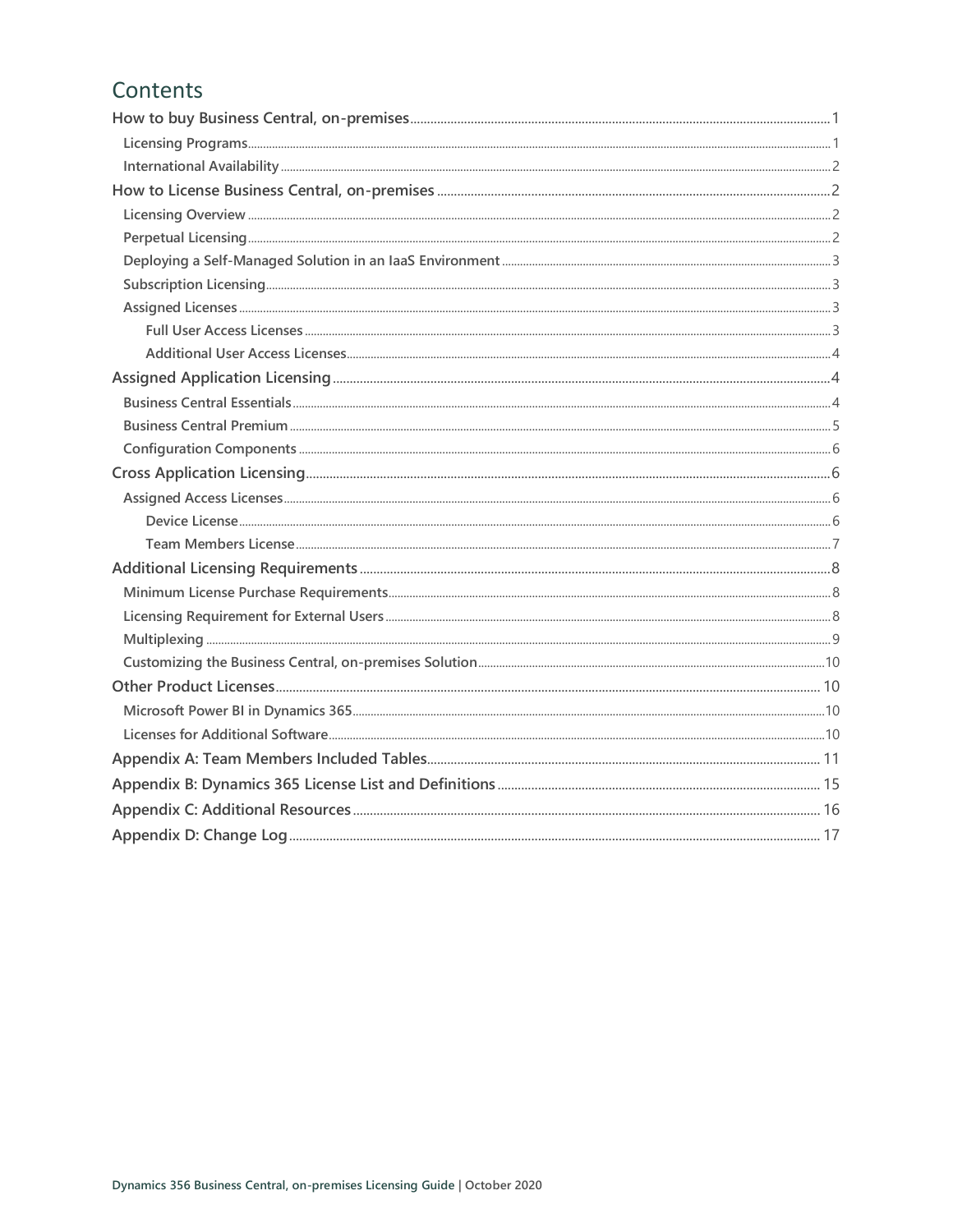# **What's new in this licensing guide?**

This licensing guide was updated to reflect licensing updates and new online service offerings as of October 2020.

| <b>Business Central</b> | <b>Description</b>  | New offer or Change                                         |
|-------------------------|---------------------|-------------------------------------------------------------|
| Format                  | <b>New</b>          | Reformatted and renewed for consistent and easy consumption |
| New version             | Version 17          | New version                                                 |
| Essentials              | New functionality   | <b>Retention Policies</b>                                   |
| Team Members            | New included tables | See Appendix A: Oct 2020 additions                          |

# **Using This Guide**

Use this guide to improve your understanding of how to license Microsoft Dynamics 365 Business Central 365 on-premises under the Perpetual Licensing or the Subscription Licensing model. Dynamics 365 Business Central, on-premises fits the needs of midsize businesses with core business needs. It helps organizations connect their financials, sales, purchase, inventory, projects, service, and operations.

This document applies for users with Dynamics 365 Business Central licenses and does not supersede or replace any of the legal documentation covering use rights. For brevity and ease of reading, the Dynamics 365 Business Central application names are shortened, to exclude "Dynamics 365". For a complete list of the Dynamics 365 Business Central applications by branded name refer to **Appendix B**.

For help determining the right technology solution for any given organization, including the license requirements for a specific product or scenario, consult with your Microsoft Dynamics Certified Partner.

This guide does not supersede or replace any of the legal documentation covering use rights for Microsoft products. Specific product license terms are detailed in the Software License Terms (SLT) document, which is available at<https://go.microsoft.com/fwlink/?linkid=2009120&clcid=0x409>.

An important distinction to make is between license keys (activation keys) and license entitlements. License keys activate the Microsoft Dynamics software. License entitlements are what customers are entitled to run, and use based on the licenses acquired as described in the SLT.

This document does not apply to Microsoft Dynamics AX, Microsoft Dynamics GP, Microsoft Dynamics NAV, Microsoft Dynamics SL, Microsoft Dynamics 365 for Operations, on-premises, or Microsoft Dynamics 365 (On-Premises). This guide is not intended to influence the choice of Microsoft Dynamics products and services. The examples presented in this guide are illustrative. Microsoft Corporation reserves the right to review and/or update the existing version of this document without any advance notice.

# <span id="page-2-0"></span>**How to buy Business Central, on-premises**

## <span id="page-2-1"></span>**Licensing Programs**

Business Central, on-premises licenses are only available through the Dynamics Price List (DPL) and licensed through one of two licensing models: Perpetual Licensing and Subscription Licensing:

• **Perpetual Licensing:** software is licensed with permanent usage rights. Customers may use the licensed version of the software for as long as they choose. Perpetual Licensing is an option if customers prefer an upfront investment or want to manage their solution internally, and will run the software on their premises (or, subject to license mobility rights, have it hosted by a third party Infrastructure as a Service [IaaS] provider acting as their agent).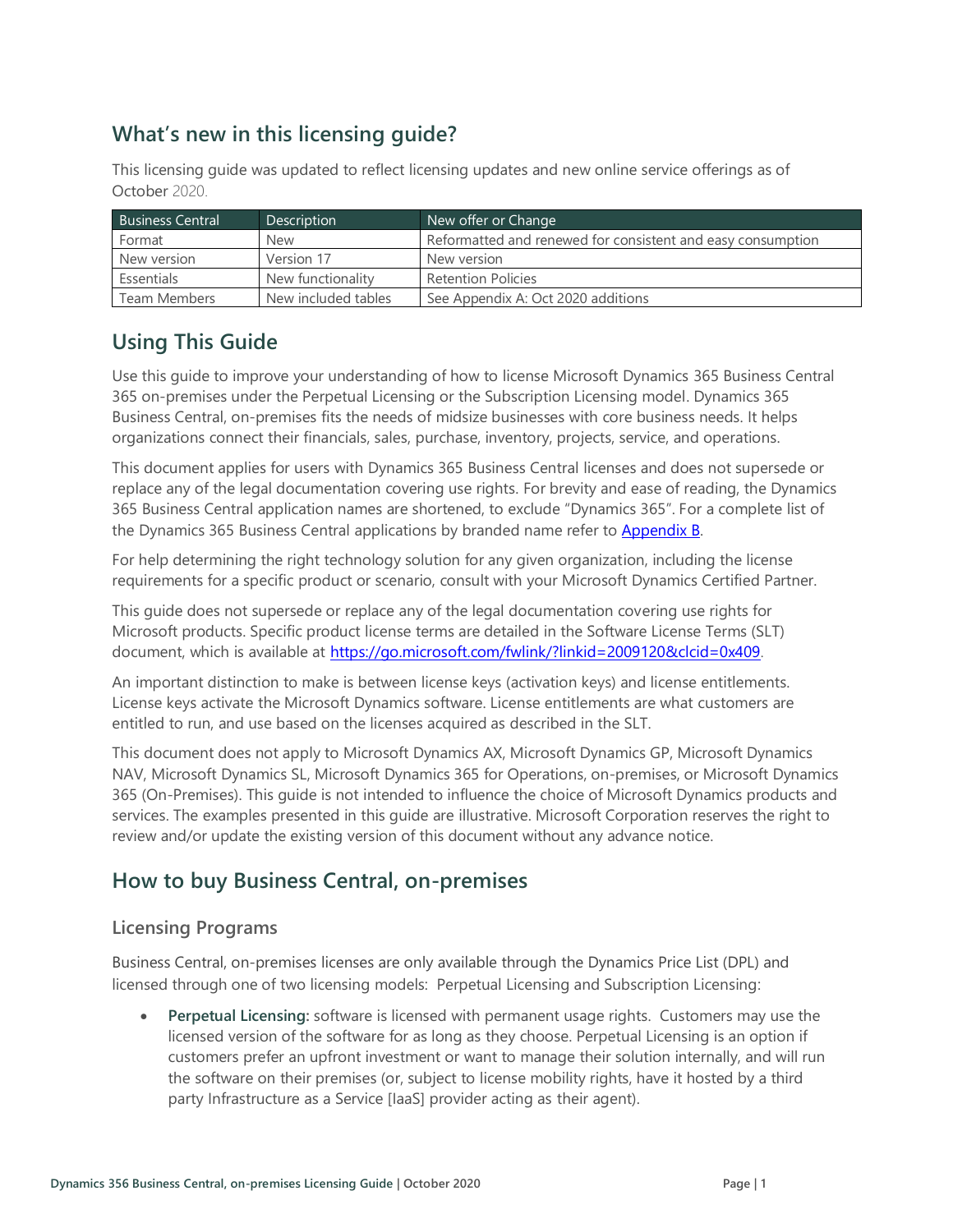• **Subscription Licensing:** license the use of software with non-perpetual rights, meaning customer can use the software only during the term of the agreement secured by periodic payments. This model lowers initial licensing costs and provides customers with the flexibility to increase or decrease subscription license counts from one subscription term to the next. Subscription Licensing can be used when customers want to have their ERP solution hosted and managed as Software as a Service (SaaS) by their partner or any third party. Alternatively, the software may be deployed on their premises, provided that their Business Central, on-premises partner provides day-to-day management services and maintains sole control over the solution.

There are significant licensing differences between Perpetual Licensing and Subscription Licensing, as illustrated below.

|                                                   | <b>Perpetual</b> | <b>Subscription</b> |
|---------------------------------------------------|------------------|---------------------|
| Self-managed, on-premises deployment              |                  |                     |
| Self-managed, hosted deployment (laaS)*           |                  |                     |
| Partner-managed, on-premises deployment           |                  |                     |
| Partner-managed, partner-hosted deployment (SaaS) |                  |                     |
| Own your licenses                                 |                  |                     |
| Lease your licenses                               |                  |                     |
| Per User access licenses                          |                  |                     |

**\***Requires an active enhancement Plan

## <span id="page-3-0"></span>**International Availability**

<span id="page-3-1"></span>Country, language, and localization availability for Business Central, on-premises is available [here.](https://docs.microsoft.com/dynamics365/business-central/dev-itpro/compliance/apptest-countries-and-translations#planned-future-availability)

## **How to License Business Central, on-premises**

## <span id="page-3-2"></span>**Licensing Overview**

Business Central, on-premises applications are assigned licenses that are dedicated to a named user or device. Business Central, on-premises offers two types of access licenses: [Named Client Access Licenses](#page-16-1) [\(CALs\)](#page-16-1)**,** only available under the Perpetual Licensing model, and [User Subscription Access Licenses \(SALs\)](#page-16-2)**,** only available under the Subscription Licensing model.

## <span id="page-3-3"></span>**Perpetual Licensing**

With Perpetual Licensing, you license the desired solution functionality and access to that functionality is secured by licensing access licenses.

It is easy for small and midsize businesses to get quickly and affordably started with Perpetual Licensing. The Essentials user gives customers all setup utilities, provides usage rights to core financial, sales and opportunity, supply chain and inventory, and project management functionalities. The Premium user include everything in the Essentials user, plus service management and manufacturing.

Under Perpetual Licensing, customers license full access to the solution with full named CALs and limited access to the solution with Team Members and Device CALs. When assigning security rights to users, the system administrator will designate each user as a full, Team Members, or a device user.

Note, Essentials and Premium users may not be mixed and matched. Customers must license Essentials or Premium users but not both. Customers may move their users from Essentials to Premium if they move all users at one time. Contact your ROC for more information.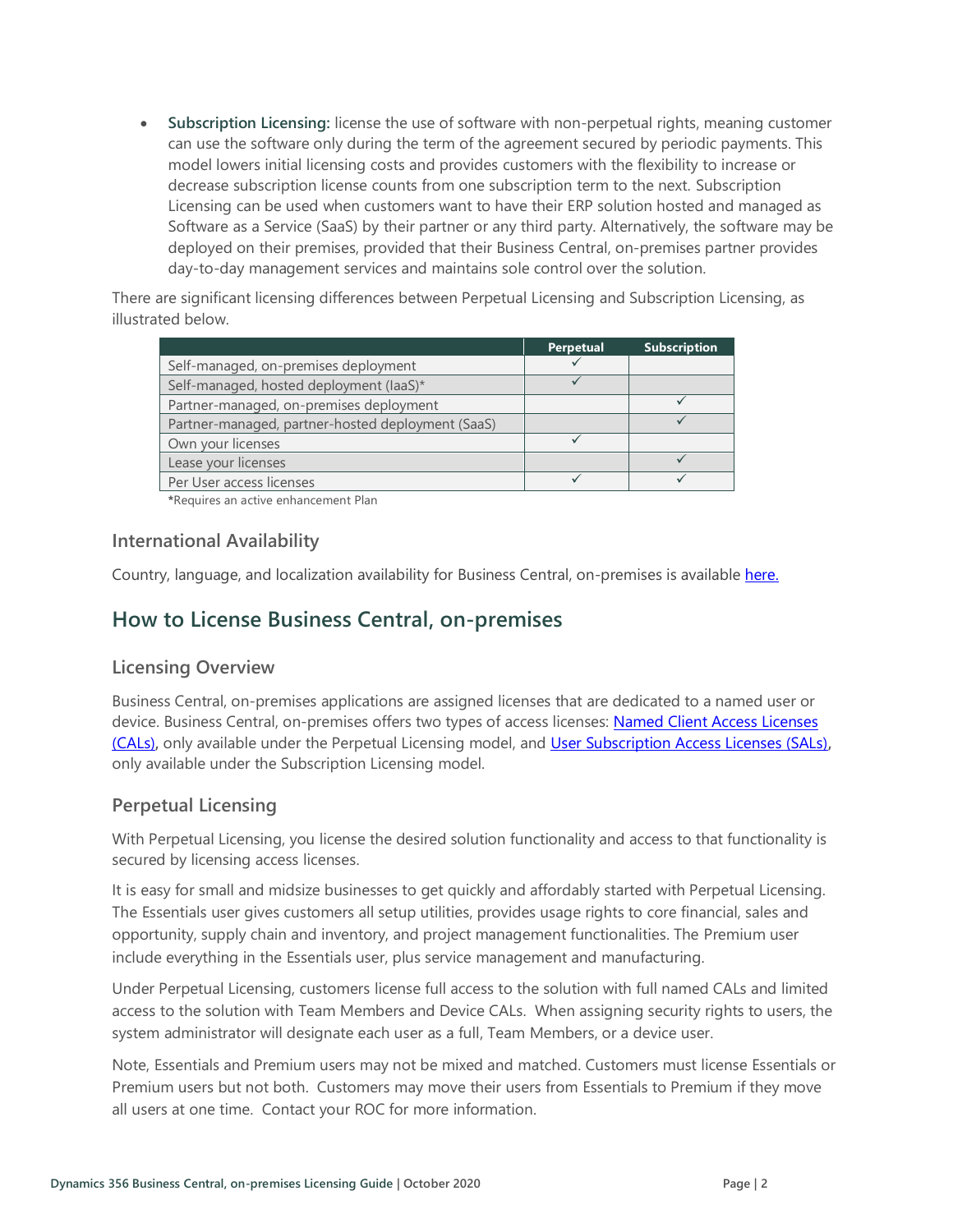Customers must acquire and assign an access license to each user that accesses the ERP solution directly or indirectly.

## <span id="page-4-0"></span>**Deploying a Self-Managed Solution in an IaaS Environment**

Customers with an active enhancement plan have the licensing flexibility needed to manage their own solution, but deploy it in an IaaS environment, such a Microsoft Azure. Through the License Mobility rights included with the enhancement plan, customers may reassign their ERP solution licenses to:

- Any servers running physical operating system environments (OSEs) or virtual OSEs dedicated to the customer and located within the same Server Farm as often as needed, or
- From one Server Farm to another, but not on a short-term basis (i.e., not within 90 days of the last assignment).

Business Central, on-premises may be deployed in a multitenant environment where, by definition, the OSE is not dedicated to the customer. In such case, customers are required to install their license key in the tenant database. This exception to the license mobility requirement that the OSE be dedicated to the customer only applies to the Business Central, on-premises software and not to any of the other Microsoft components required for their ERP solution to run.

SQL Server Runtime use licenses, received via Order Central, do not qualify for license mobility rights. If deploying the ERP solution in an IaaS environment, customers will be required to license SQL through other licensing programs.

"Server Farm" means a single data center or two data centers each physically located:

- In a time zone that is within four hours of the local time zone of the other (Coordinated Universal Time (UTC) and not DST), and/or
- Within the European Union (EU) and/or European Free Trade Association (EFTA).

## <span id="page-4-1"></span>**Subscription Licensing**

With Subscription Licensing, customers subscribe to the rights to use Microsoft software and services instead of owning them. Subscription licensing are full month terms that may be cancelled at the end of the term without penalties.

To choose the appropriate SAL type, determine the functionality you require for the ERP solution. If you require only the functionality included with the Essentials user, license the Essentials user SALs (or a combination of the Essentials User, Team Members user and/or device SALs). If you require the functionality of the Premium user, then license the Premium user SALs (or a combination of the Premium user SALs, Team Members user and/or device SALs).

## <span id="page-4-2"></span>**Assigned Licenses**

Assigned licenses provide a named user or dedicated shared device with access to applications.

#### <span id="page-4-3"></span>**Full User Access Licenses**

Full users are the users whose work requires use of the feature rich business applications functionality.

• **Full users**: receive unrestricted direct or indirect access to all of the functionality in the licensed server software including setting-up, administering, and managing all parameters or functional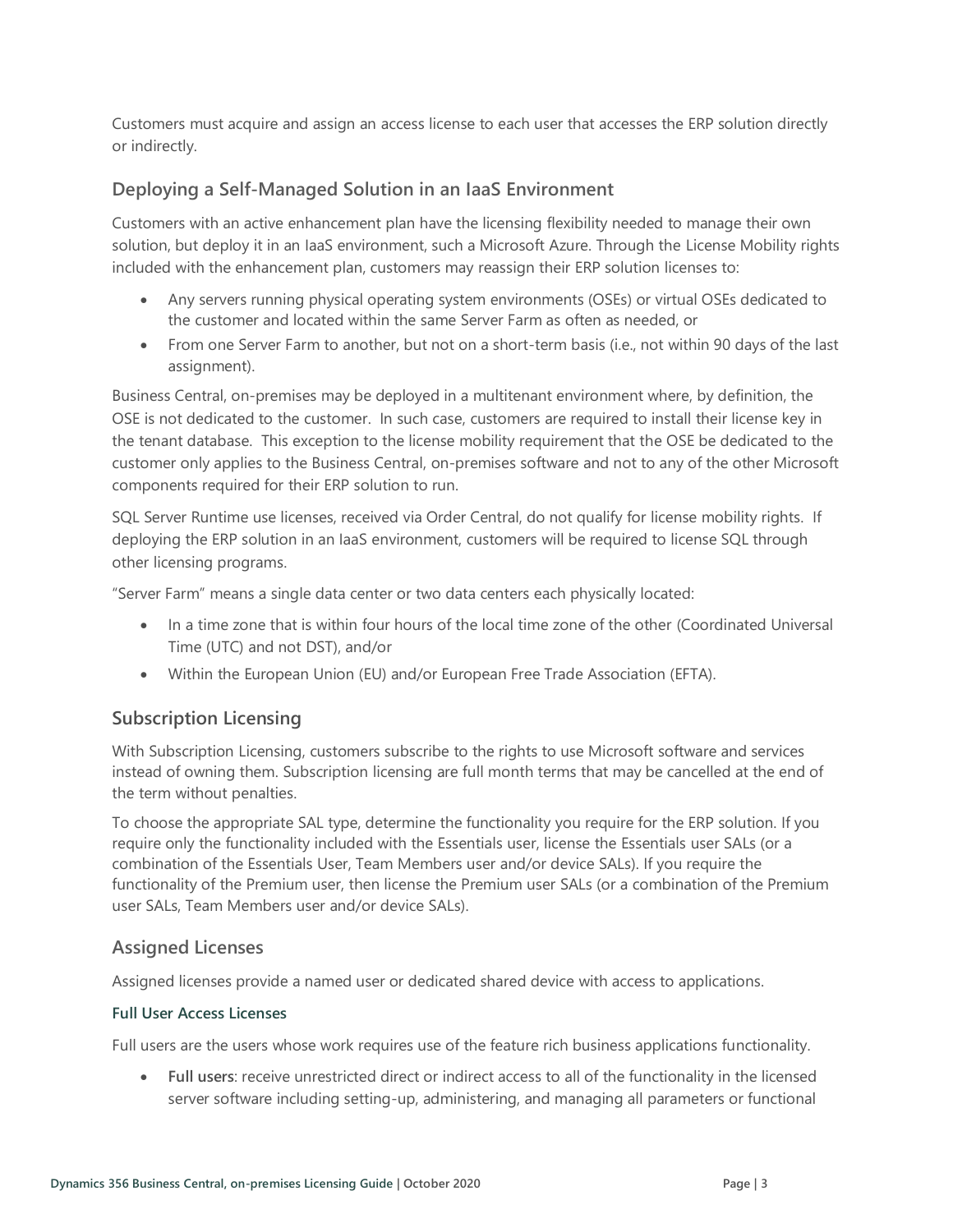processes across the ERP Solution. Full users perform tasks across the ERP Solution using all the functionality included with either the Essentials or Premium user and require more write capabilities that those available to Team Members. Every Essentials user requires a Essentials user license, and every Premium user requires a Premium user license.

#### <span id="page-5-0"></span>**Additional User Access Licenses**

Additional users often represent a large percentage of users in an organization and may consume data or reports from line of business systems, complete light tasks like time or expense entry or be heavier users of the system, but not require full user capabilities.

• **[Device:](#page-7-3)** grants access to Business Central, on-premises from a device. Any user may access a licensed device without the need for a separate user CAL. The Device CAL has restricted functionality but may make more economic and administrative sense if its organization has employees who share devices, such as for shift-based work.

A user or device licensed with a CAL may access any number of instances of Business Central, onpremises Server or earlier versions of the software running on the organization's servers. Note: Since Business Central, on-premises may be licensed with a user or device CAL, only the user or device requires a CAL but not both. If the user of a device is licensed with a CAL, then the device does not need a device CAL. Likewise, if the device is licensed with a device CAL, then the user does not need a CAL. Customers can mix both user and device CALs.

• **[Team Members:](#page-8-0)** significant percentage of users in an organization and may consume data or reports from line of business systems, complete light tasks but don't require full user capabilities. The Team Members license entitles the user to perform Team Members user tasks across the ERP Solution using the same functionality footprint available to the Essentials and Premium users. Every Team Members user requires a Team Members user license.

# <span id="page-5-1"></span>**Assigned Application Licensing**

With Business Central, on-premises, you must license at least one of Essentials or Premium users. Additional access to the service functionality by other users is licensed with Team Members. Business Central functionality is delivered through the Essentials or Premium User.

#### <span id="page-5-2"></span>**Business Central Essentials**

For more sophisticated processes, yet simple enough to be managed in one solution, **Essentials** provides:

(i) Financial management

- (iii) Supply chain and inventory management
- (ii) Sales and opportunity management
- (iv) Project management

#### **Business Central Essentials Functionality**

| Financial Management                 |                                               |                               |  |
|--------------------------------------|-----------------------------------------------|-------------------------------|--|
| <b>Basic General Ledger</b>          | <b>Budgets</b>                                | <b>Fixed Assets</b>           |  |
| <b>Account Schedules</b>             | <b>Cash Flow Forecast</b>                     | <b>Multiple Currencies</b>    |  |
| Allocations                          | <b>Check Writing</b>                          | Payment Handling              |  |
| <b>Bank Account Management</b>       | Consolidation                                 | <b>Responsibility Centers</b> |  |
| <b>Bank Reconciliation</b>           | Deferrals                                     | <b>Unlimited Dimensions</b>   |  |
| <b>Basic XBRL</b>                    | Electronic Payment/Direct Debits <sup>1</sup> |                               |  |
| <b>Advanced Financial Management</b> |                                               |                               |  |
| Cost Accounting                      | Inter-company Postings                        |                               |  |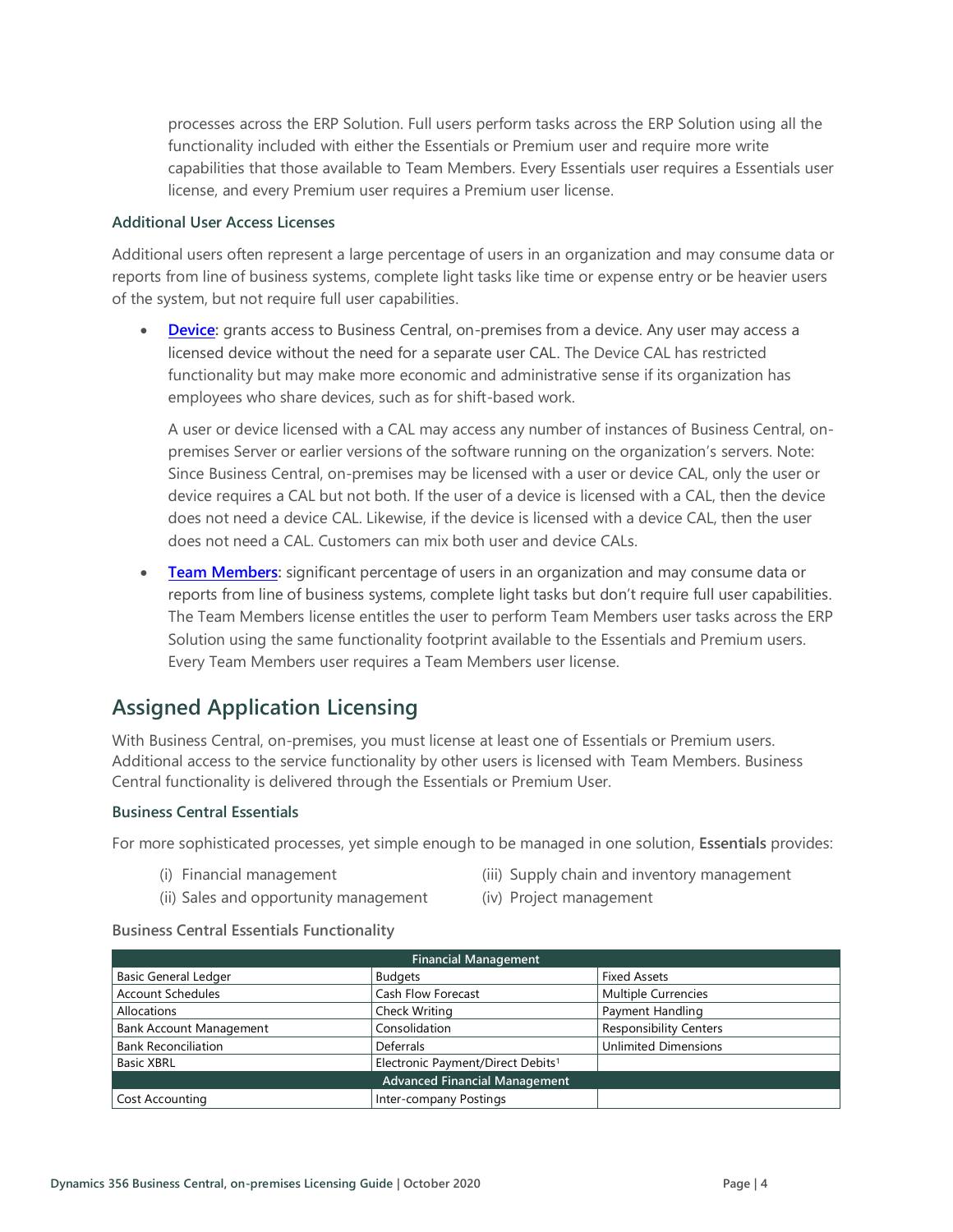| Artificial Intelligence <sup>2</sup>  |                                             |                                                    |  |
|---------------------------------------|---------------------------------------------|----------------------------------------------------|--|
| Cash Flow Forecast                    | <b>Inventory Forecast</b>                   | Sales Forecast                                     |  |
| Image Recognition                     | Late Payment Prediction                     |                                                    |  |
|                                       | <b>Customer Relationship Management</b>     |                                                    |  |
| <b>Business Inbox for Outlook</b>     | Contact Management                          | <b>Opportunity Management</b>                      |  |
| Campaign Management                   | Dynamics 365 Sales Integration <sup>3</sup> | Relationship Management                            |  |
| Campaign Pricing                      | Email Logging                               | Task Management                                    |  |
| <b>Contact Classification</b>         | Interaction / Document Management           |                                                    |  |
|                                       | E-Services                                  |                                                    |  |
| Document Exchange Service             | Bank Feeds (US, CA, UK) <sup>1</sup>        | Online Map                                         |  |
| Document Management, Document Capture | Paypal                                      | Tax. Reg. No. Validation Service (EU) <sup>1</sup> |  |
|                                       | Human Resources Management                  |                                                    |  |
| <b>Basic Human Resources</b>          |                                             |                                                    |  |
|                                       | <b>Project Management</b>                   |                                                    |  |
| <b>Basic Resources</b>                | Job Quotes                                  | Project Management Jobs                            |  |
| <b>Capacity Management</b>            | <b>Multiple Costs</b>                       | <b>Time Sheet</b>                                  |  |
|                                       | Supply Chain Management                     |                                                    |  |
| Alternative Order Addresses           | Item Charges                                | Sales Invoice Discounts                            |  |
| Alternative Ship-To Addresses         | Item Cross References                       | Sales Invoicing                                    |  |
| <b>Alternative Vendors</b>            | Item Substitutions                          | Sales Line Discounting                             |  |
| Assembly Management                   | Item Tracking                               | Sales Line Pricing                                 |  |
| <b>Basic Inventory</b>                | Location Transfers                          | Sales Order Management                             |  |
| <b>Basic Payables</b>                 | <b>Multiple Locations</b>                   | Sales Return Order Management                      |  |
| <b>Basic Receivables</b>              | Order Promising                             | Sales Tax/VAT <sup>4</sup>                         |  |
| Calendars                             | Purchase Invoicing                          | <b>Shipping Agents</b>                             |  |
| <b>Cycle Counting</b>                 | Purchase Line Discounting                   | <b>Standard Cost Worksheet</b>                     |  |
| <b>Drop Shipments</b>                 | Purchase Line Pricing                       | Stock keeping Units                                |  |
| Item Attributes                       | Purchase Order Management                   | Vendor Catalogue Items                             |  |
| Item Budgets                          | Purchase Return Order Management            |                                                    |  |
| Item Categories                       | <b>Requisition Management</b>               |                                                    |  |
|                                       | <b>Warehouse Management and Inventory</b>   |                                                    |  |
| Automated Data Capture System         | Internal Picks and Put Aways                | Warehouse Management Systems                       |  |
| Bin Set-Up                            | Pick                                        | <b>Warehouse Receipt</b>                           |  |
|                                       |                                             | Warehouse Shipment                                 |  |
| Other                                 |                                             |                                                    |  |
| Analysis Reports                      | Job Queue                                   | User Management                                    |  |
| Change Log                            | Notifications (on-premises only)            | <b>User Tasks</b>                                  |  |
| <b>Embedded Power BI</b>              | Reason Codes                                | Word reporting/Document reporting                  |  |
| <b>Extended Text</b>                  | <b>Retention Policies</b>                   | Workflow                                           |  |
| Intrastat <sup>1</sup>                | <b>Unlimited Companies</b>                  |                                                    |  |
| <b>Configuration and Development</b>  |                                             |                                                    |  |
| Report Designer (100 reports)         | Page Designer (100 pages)                   | Table Designer (10 tables)                         |  |
| XML Port Designer (100 ports)         | Query Designer (100 queries)                | Codeunits (10 codeunits)                           |  |

1For feature availability in your region, consult [https://docs.microsoft.com/en-us/dynamics365/business-central/about-localization](https://nam06.safelinks.protection.outlook.com/?url=https%3A%2F%2Fdocs.microsoft.com%2Fen-us%2Fdynamics365%2Fbusiness-central%2Fabout-localization&data=02%7C01%7Cv-decaro%40microsoft.com%7Cd2aa8d6cb0e34d67535808d78553b2bd%7C72f988bf86f141af91ab2d7cd011db47%7C1%7C0%7C637124466836550525&sdata=Tm0JOsRi7vEuRnTf7u89WTXntgayOX7Iagr7mtzBHnA%3D&reserved=0) <sup>2</sup>Requires Intelligent Edge or Azure Machine Learning subscription

<sup>3</sup>Requires Dynamics 365 license

<sup>4</sup>Support for Sales Tax or VAT depending on country deployment

#### <span id="page-6-0"></span>**Business Central Premium**

**Premium** includes Essentials capabilities and adds key functionality for manufacturing and service order management:

- (i) Service management
- (ii) Manufacturing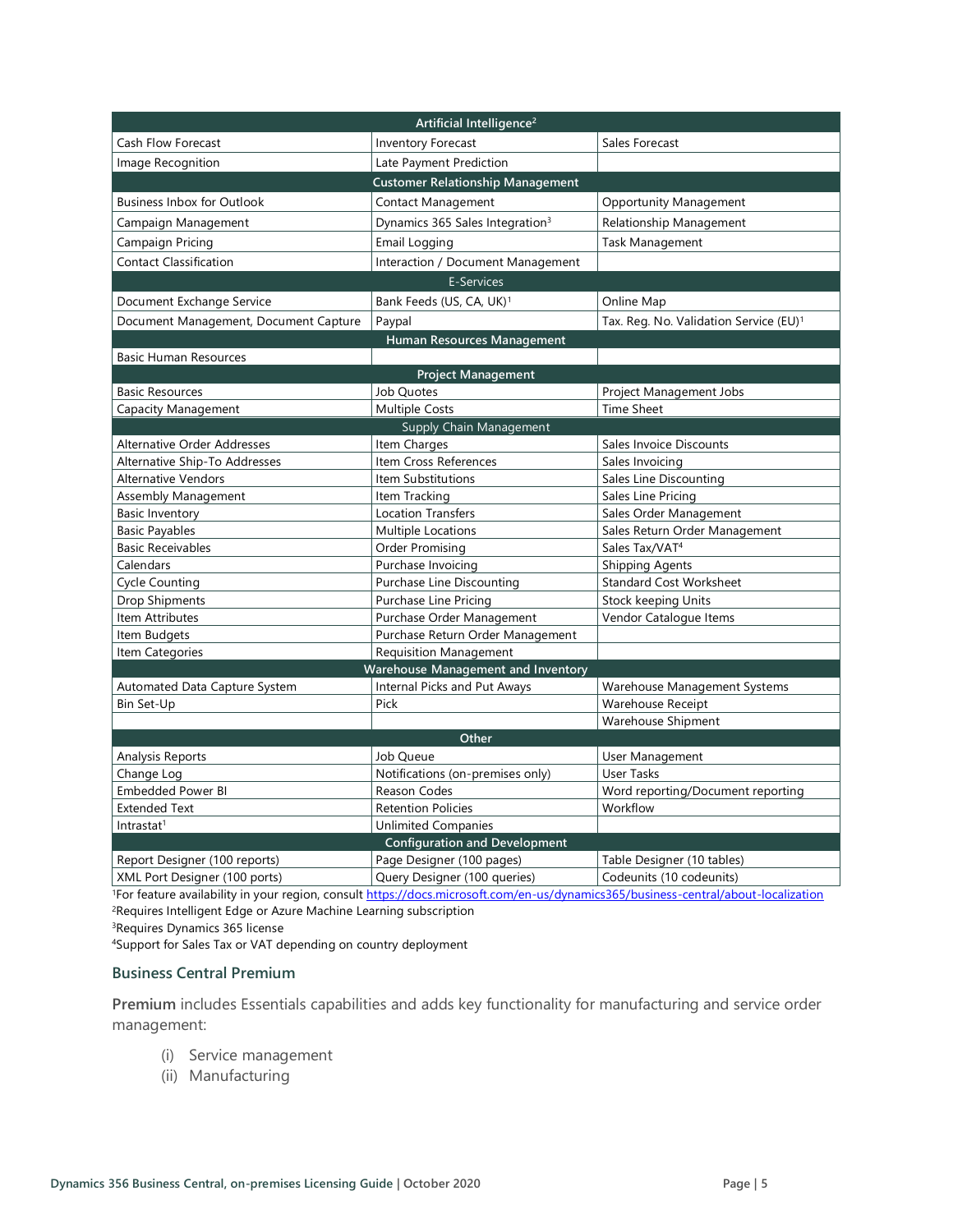#### **Business Central Premium Functionality**

| <b>Service Order Management</b> |                                |                                 |  |
|---------------------------------|--------------------------------|---------------------------------|--|
| Service Order Management        | Service Item Management        | Planning and Dispatching        |  |
| Service Price Management        | Service Contract Management    |                                 |  |
| Manufacturing                   |                                |                                 |  |
| <b>Production Orders</b>        | <b>Basic Supply Planning</b>   | Finite Loading                  |  |
| Production Bill of Materials    | Demand Forecasting             | Sales and Inventory Forecasting |  |
| Version Management              | <b>Basic Capacity Planning</b> | Agile Manufacturing             |  |
| <b>Machine Centers</b>          |                                |                                 |  |

Business Central, on-premises per named user license provides users with unrestricted access to the functionality included in Business Central, on-premises Team Members and full user license.

Essentials and Premium licenses include:

- 1 license for an External Accountant user
- 1 license for a System Administrator user

External Accountant licenses are for the sole purpose of providing supplemental professional accounting or bookkeeping services related to the auditing process. System Administrator license is for an employee of your Microsoft Dynamics partner to manage your application and provide support.

Note: Licenses for additional software required to run the solution, such as Microsoft Windows Server, Microsoft SQL Server, and Microsoft SharePoint Server, are not included with the Essentials, the Premium, or the Team Members licenses. You need to license any additional software according to their applicable license terms. See [Licenses](https://www.microsoft.com/en-us/Licensing/how-to-buy/how-to-buy.aspx) for Additional Software for more information.

#### <span id="page-7-0"></span>**Configuration Components**

Configuration components are included for both Essentials and Premium users. Additional configuration components are available for purchase as needed.

| <b>Configuration and Development</b>                                              |                           |                       |  |  |
|-----------------------------------------------------------------------------------|---------------------------|-----------------------|--|--|
| XML Port (100 XML Ports)<br>Pages (100 pages)<br>Application Builder <sup>-</sup> |                           |                       |  |  |
| Reports (100 reports)<br>Solution Developer                                       |                           | Queries (100 queries) |  |  |
| Table (10 tables)                                                                 | Codeunits (100 codeunits) |                       |  |  |

<span id="page-7-1"></span>+ Not available in Subscription

# **Cross Application Licensing**

## <span id="page-7-2"></span>**Assigned Access Licenses**

#### <span id="page-7-3"></span>**Device License**

The **Business Central Device** license is a limited license with a subset of Business Central capabilities. This device allows multiple users to use a licensed device to operate a point of sale device, shop floor device, or warehouse device. A single device can provide any of the following functionality in any combination. Device CALs do not include all the capabilities of the full user.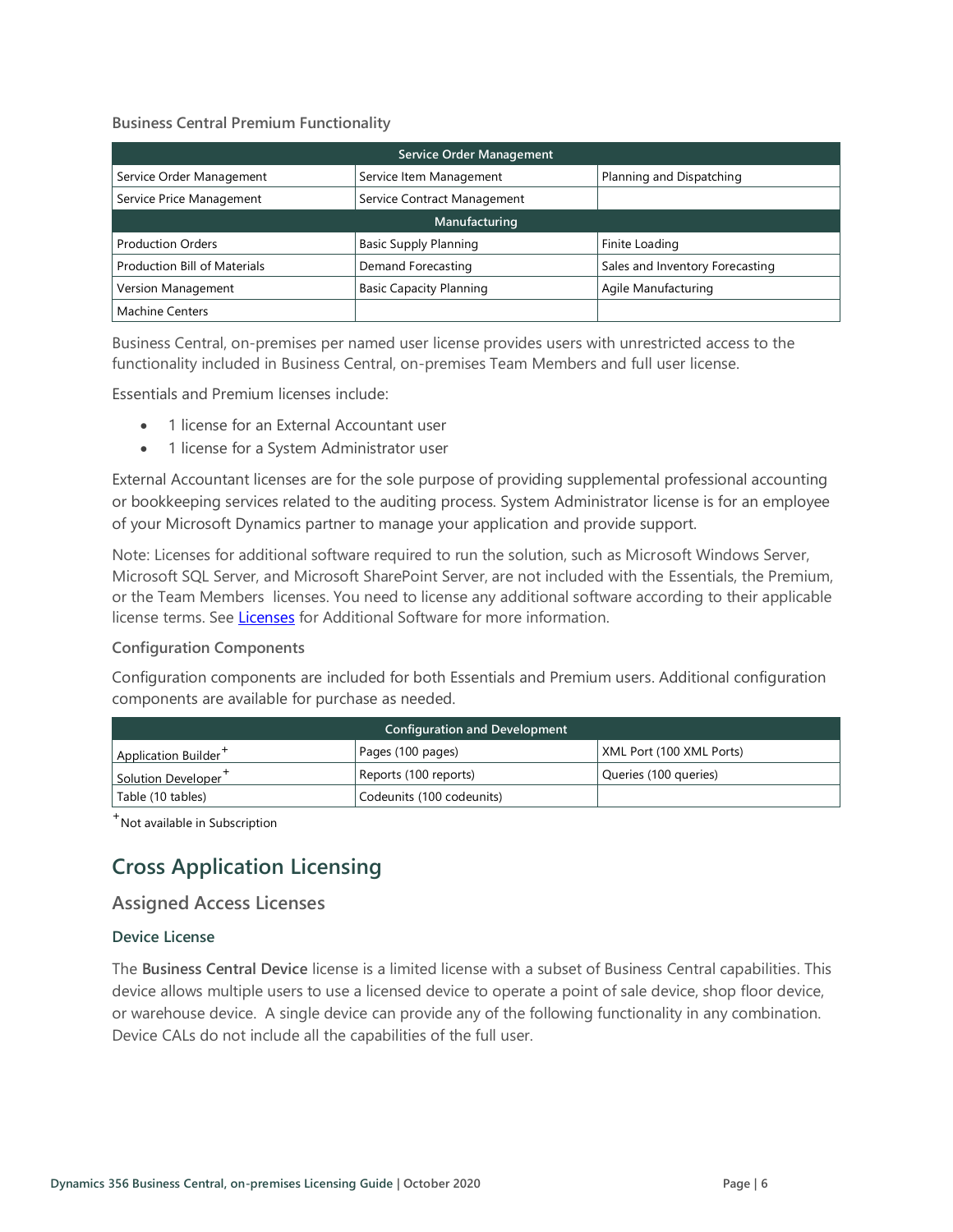| <b>Device SL</b>           | <b>Operations - Device and Business Central Device Functionality</b>                                                                                                                                                                                                                                                                                                                                                                                                                                                                                                                                                                                                                                                                                                            |
|----------------------------|---------------------------------------------------------------------------------------------------------------------------------------------------------------------------------------------------------------------------------------------------------------------------------------------------------------------------------------------------------------------------------------------------------------------------------------------------------------------------------------------------------------------------------------------------------------------------------------------------------------------------------------------------------------------------------------------------------------------------------------------------------------------------------|
| Point of<br>Sale           | One device located in the Commerce location, used by any individual, for completing customer facing<br>sales of goods or services transactions                                                                                                                                                                                                                                                                                                                                                                                                                                                                                                                                                                                                                                  |
| <b>Store</b><br>Manager    | One device located in the Commerce location, used by any individual, dedicated to performing the<br>following tasks solely for that Commerce location. Commerce location or Store means a physical<br>location (static or itinerant) operated by you when closing goods or services transactions with<br>customers:<br>Managing and replenishing inventory<br>Balancing cash registers and processing daily receipts<br>• Configuring and maintaining menu options displayed by the ISV Devices<br>• Purchasing supplies and services required to run the Commerce Location operations<br>• Managing Commerce Location staff<br>• Processing reports required to analyze and manage Commerce Location results<br>• Managing master data related to Commerce Location operations |
| <b>Shop Floor</b>          | One device used for manufacturing shop-floor functions. Shop Floor Functions:<br>• Clock-in and clock-out<br>• Starting and finishing production jobs (including project activities carried out on the shop floor)<br>Reporting progress<br>• Materials consumption and completion<br>• Viewing documents and instructions related to production jobs<br>• Viewing worker holiday balances                                                                                                                                                                                                                                                                                                                                                                                      |
| Warehouse<br><b>Device</b> | One device used for Warehousing functions:<br>• Receiving<br>Putting-away<br>Doing internal stock transfers<br>· Picking, packing<br>• Capturing product attributes<br>Shipping goods plus performing inventory count checks in the context of a warehouse<br>management system<br>• Posting output and materials consumption against production orders when captured as transfers<br>of raw materials and finished goods between a warehouse and a production line (all other types of<br>transactions are excluded)                                                                                                                                                                                                                                                           |

#### <span id="page-8-0"></span>**Team Members License**

The Team Members license is a license designed for users who are not tied to a particular function, but who require basic Business Central, on-premises functionality.

**Team Members** get restricted access to the ERP Solution to complete only the following tasks:

- 'Read' access to any data contained in the ERP solution; and
- 'Write' access to a maximum of 3 table objects

Team Members users are not authorized to 'write' directly or indirectly to the following tables:

| Table Number | Table Name                 |
|--------------|----------------------------|
| 17           | <b>General Ledge Entry</b> |
| 2000000004   | <b>Permission Set</b>      |
| 2000000005   | Permission                 |
| 2000000053   | <b>Access Control</b>      |

Note, tables described in **Appendix A** do not count towards the 3 table objects.

Writing the transactions of a Team Members user to a temporary table then having a full user (or a system process) post those transactions to table 17 is an example of indirect write access to table 17, which is not permitted.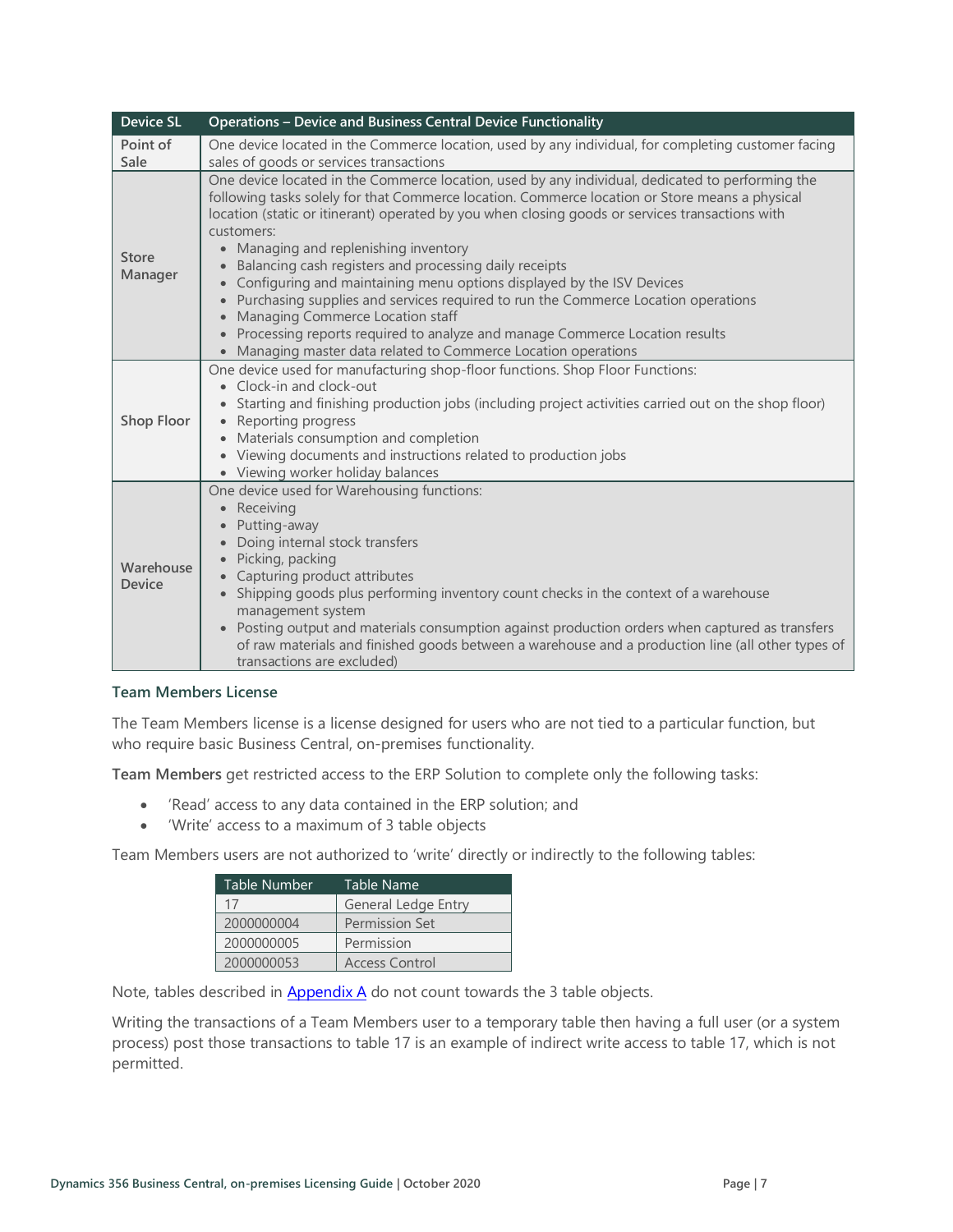Transactions created by a Team Members user are not considered indirect write access if:

- The transaction is needed by a full user as in an input to perform their job function, and
- Transactions are processed individually (not in a batch).

The Team Members user included tables should allow you to perform the following tasks:

#### **Sales**

- (i) Create a customer with relevant contact details, based on a template or from scratch
- (ii) Create an opportunity for an existing campaign, and relate it to sales quotes or orders

| Topic         | Task                                                                              |
|---------------|-----------------------------------------------------------------------------------|
|               | Create a sales quote for an existing or a new customer                            |
| Quotes        | Send a sales quote by email, send it for approval, or convert it to a sales order |
|               | Create a sales order for an existing or a new customer                            |
| <b>Orders</b> | Send a sales order for approval                                                   |

#### **Purchase**

- (i) Create a vendor with relevant contact details, based on a template or from scratch
- (ii) Create a purchase order for an existing or a new vendor
- (iii) Send a purchase order for approval

#### **Other Tasks**

- (i) Fill in an existing timesheet
- (ii) Perform document capture expense reporting by scanning an invoice to create an incoming document

#### **Role Centers**

(i) Use the charts on two role centers: order processor (for sales scenarios) and purchasing agent (for purchase scenarios)

However, if your specific deployment requires more than 3 tables not part of the included range to fulfill these tasks, a full user will be required. Any access beyond these limitations requires full user access.

When assigning security rights to users, the system administrator will designate them as full users, Team Members, or device users.

## <span id="page-9-0"></span>**Additional Licensing Requirements**

#### <span id="page-9-1"></span>**Minimum License Purchase Requirements**

There are no minimum license purchase requirements. Note, customers may not mix and match Essentials and Premium users. Customers must license either Essentials or Premium users, not both.

## <span id="page-9-2"></span>**Licensing Requirement for External Users**

Your customers are external users. Essentials and Premium licenses include the rights for an unlimited number of external users to access the ERP solution without the need for individual Access Licenses as long as following two restrictions are met:

External users cannot use any clients provided by the Business Central, on-premises, such as the Business Central, on-premises Windows client, the Business Central, on-premises Web client, the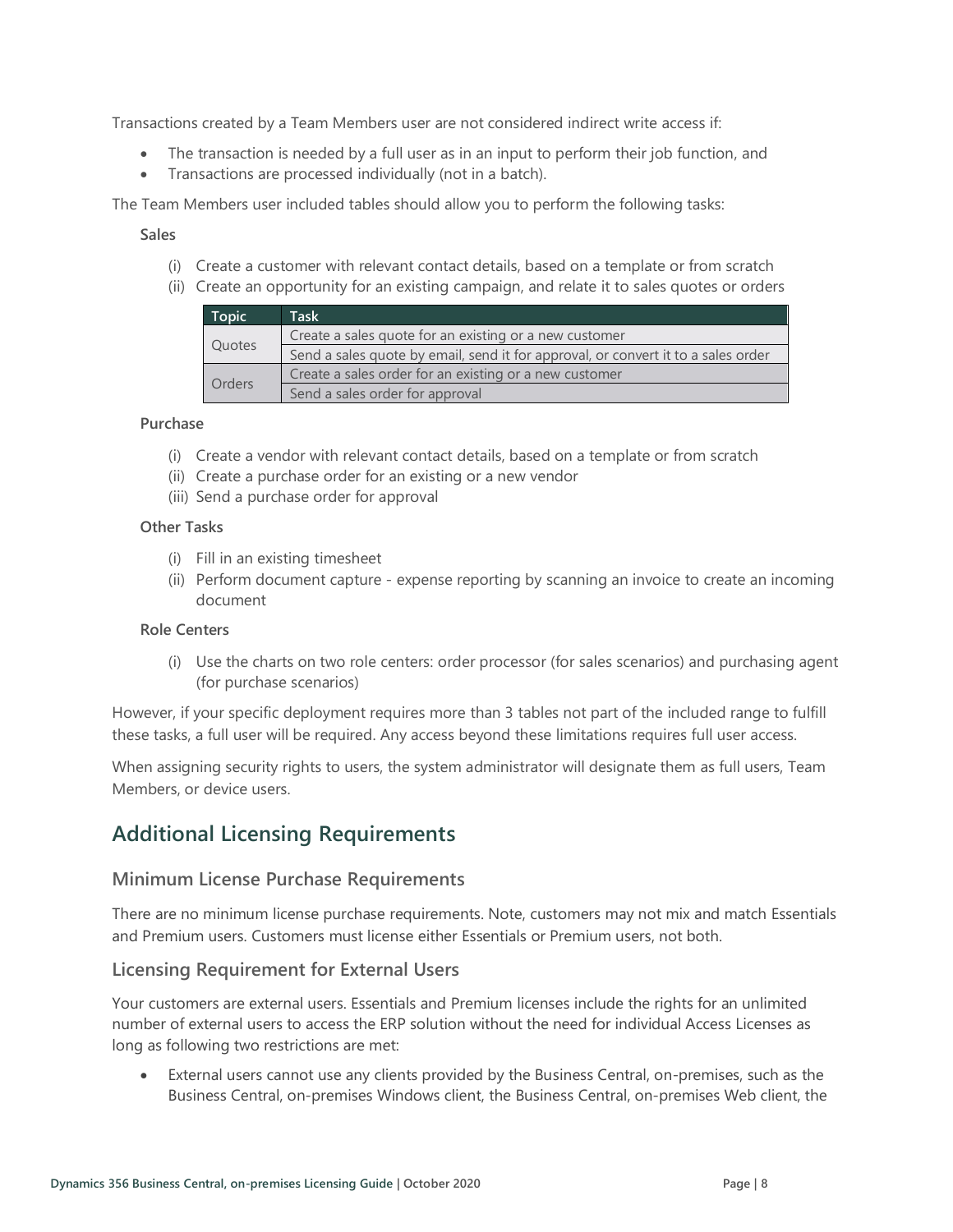Business Central, on-premises for Windows, the Business Central, on-premises for iPad or iPhone app, or the Business Central, on-premises for Android Tablet or Phone app.

• External user access does not extend to the customer or the customer's affiliate's contractors, vendors, or agents providing business processes on the customer's behalf or using Dynamics 365 to manage any portions of their business. In this sense, the customer may not use Dynamics 365 to provide business process outsourcing services to its clients.

Your system administrator designates external users in the user table by assigning such users an external user designation.



## <span id="page-10-0"></span>**Multiplexing**

Multiplexing refers to the use of hardware or software that a customer uses to pool connections, reroute information, or reduce the number of devices or users that directly access or use Business Central, onpremises Server. Multiplexing does NOT reduce the number of licenses of any type required to access the Business Central, on-premises Server. Any user or device that accesses Business Central, on-premises Server—whether directly or indirectly—must be properly licensed.

Business Central, on-premises licenses are required for users or devices that directly input, query, or view data from the Business Central, on-premises Server. Similarity, Business Central, on-premises licenses are required for users or devices that input data into, query, or view data from Business Central, on-premises Server through a pooling device. Pooled connections use a non-interactive user account in Business Central, on-premises that can access the system but only via the web service layer. Internal users and devices accessing Business Central, on-premises data indirectly through a portal or via an API to a separate software such Microsoft Outlook must also be properly licensed, regardless of if they are set up as a Business Central, on-premises user in the server software. For example:

- Internal users and devices access Business Central, on-premises data indirectly through a thirdparty application must still be properly licensed for Business Central, on-premises
- Users or devices that access the software files, data, or content provided by the product that is made available through an automated process require Business Central, on-premises licenses
- The number of tiers of hardware or software between the Business Central, on-premises Server and the users or devices that ultimately use data, software, or functionality does not affect the number of licenses required.

For additional information about multiplexing refer to the Microsoft Volume Licensing [Brief](https://www.microsoft.com/en-us/Licensing/learn-more/volume-licensing-briefs.aspx) Multiplexing-CAL Requirements. Note, multiplexing does not reduce the number of user licenses required.

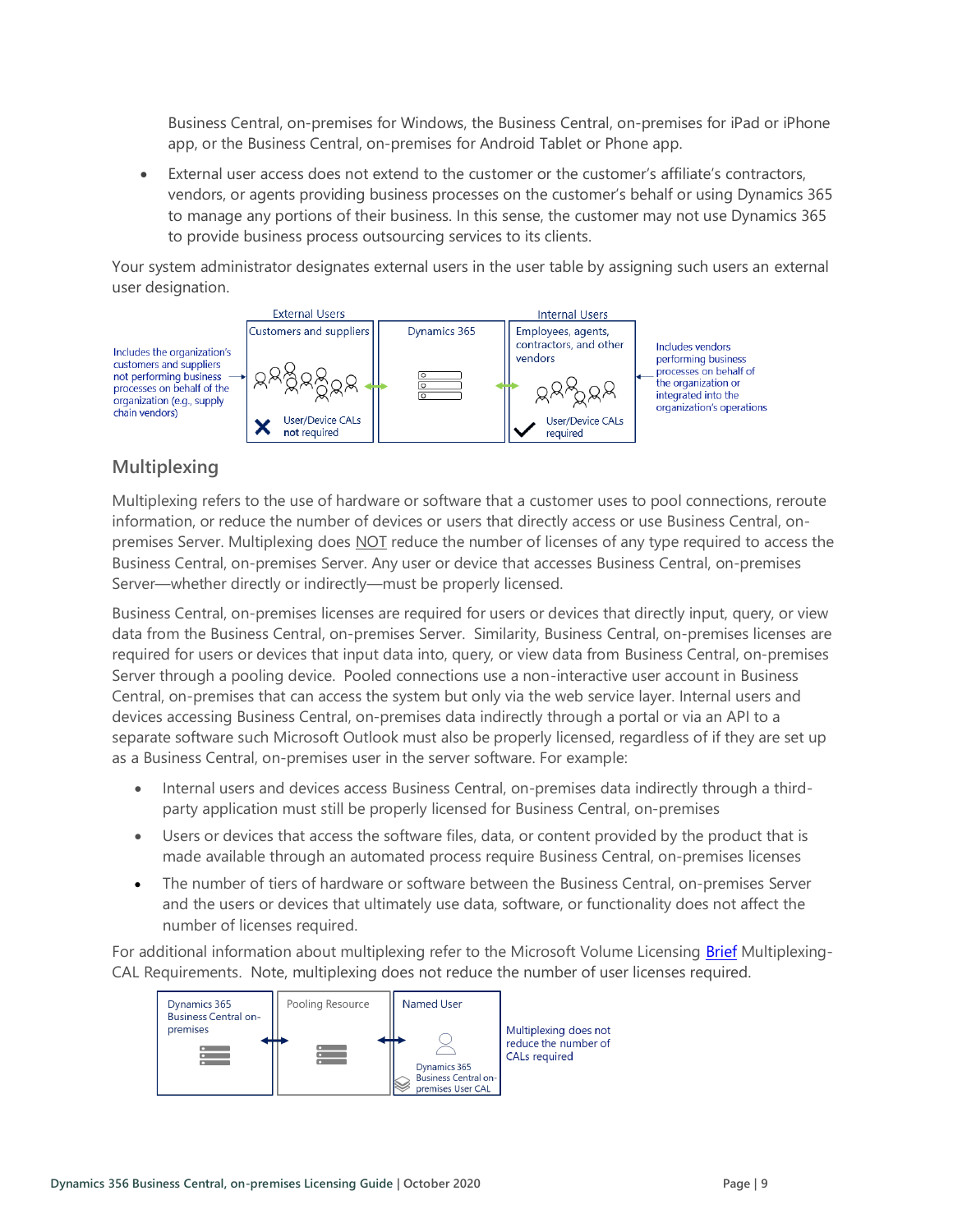# <span id="page-11-0"></span>**Customizing the Business Central, on-premises Solution**

A suite of tools is available to help partners customize your Business Central ,on-premises solution. Your partner may license application objects as needed to modify the solution to your specific requirements. If you are a larger customer with your own IT department, please ask your partner about Application Builder and Solution Developer, two functionality modules designed to give you the tools to modify your solution on your own.

## <span id="page-11-1"></span>**Other Product Licenses**

## <span id="page-11-2"></span>**Microsoft Power BI in Dynamics 365**

Business Central, on-premises users are not provided with any standalone or general-purpose Power BI license or use rights. Customers who require Power BI Pro will need to license and pay for it separately.

Business Central, on-premises include an option to embed Power BI content as a product feature but require users to subscribe to Power BI (free user or Power BI Pro depending on content) separately to configure access to this content. More details are available in [this article.](https://technet.microsoft.com/en-us/library/dn708055.aspx)

## <span id="page-11-3"></span>**Licenses for Additional Software**

Licenses for other products required for the solution must be acquired separately in accordance with the applicable licensing requirements for these products.

Business Central, on-premises relies upon SQL Server as an enabling technology. Organizations must be properly licensed, by purchasing the SQL Server and SQL CALs separately from the Business Central, onpremises license, to access the Business Central solution. SQL Server and SQL CALs have their own license terms and conditions.

Licenses for additional software that may be required for the solution—such as Microsoft Windows Server and Microsoft SharePoint Server—and their corresponding Access Licenses are not included with the Business Central, on-premises license. You must acquire any necessary licenses for these additional products under the licensing model for the particular product (which may be different than the model used for Business Central, on-premises). To learn more or acquire licenses for additional software, find and contact a Microsoft Volume Licensing partner via: [https://www.microsoft.com/Licensing/how-to-buy/how](https://www.microsoft.com/Licensing/how-to-buy/how-to-buy.aspx)[to-buy.aspx.](https://www.microsoft.com/Licensing/how-to-buy/how-to-buy.aspx) 

For more information about licensing Windows Server and SQL Server, refer to [https://www.microsoft.com/cloud-platform/default.aspx.](https://www.microsoft.com/cloud-platform/default.aspx)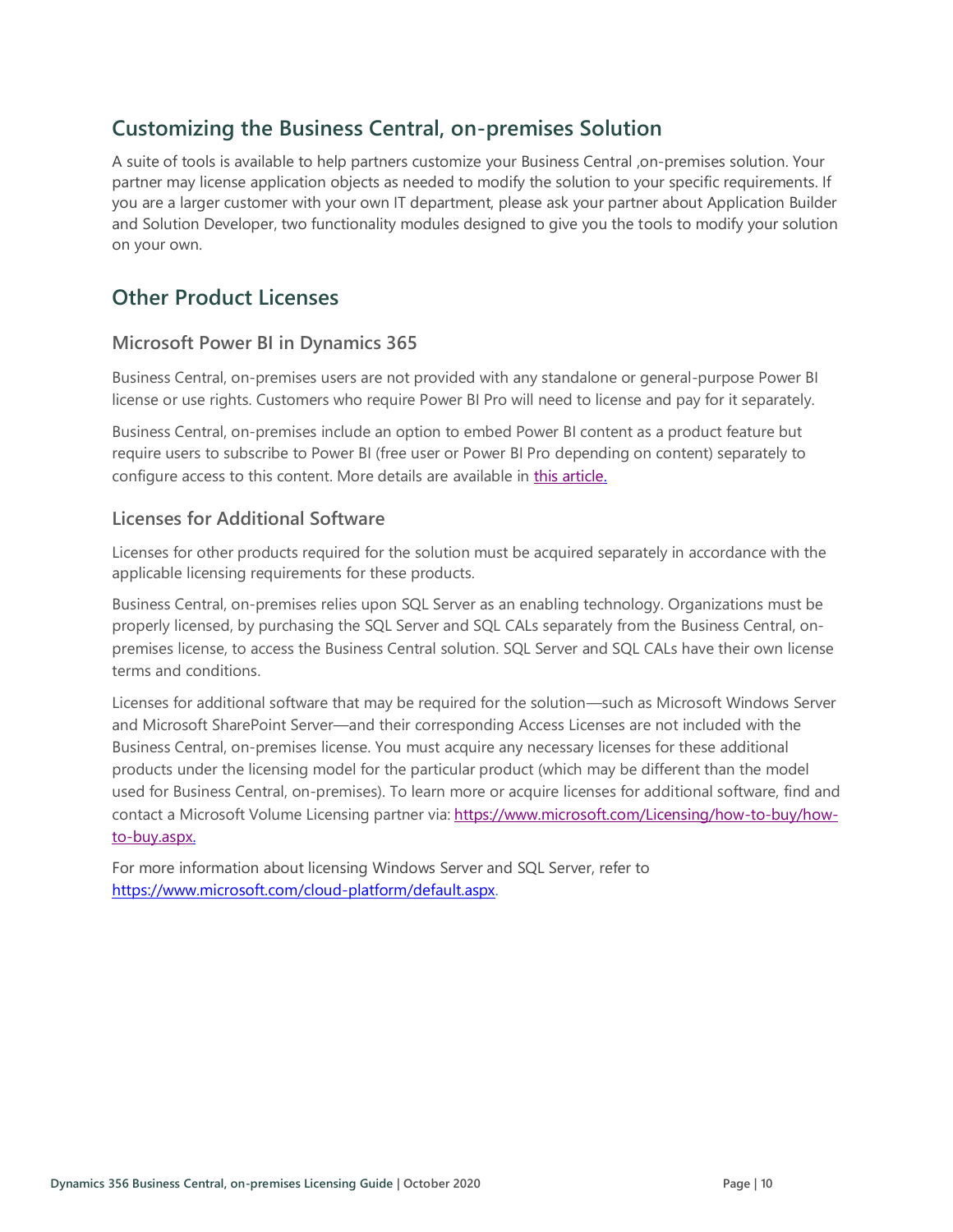# <span id="page-12-0"></span>**Appendix A: Team Members Included Tables**

The following tables do not count towards the maximum of three permitted for Team Members in Business Central, on-premises.

|           | Table # Table Name                   | Date Added |
|-----------|--------------------------------------|------------|
|           | 18 Customer                          | Oct 2018   |
|           | <b>19</b> Cust. Invoice Disc.        | Oct 2018   |
|           | 23 Vendor                            | Oct 2018   |
|           | 24 Vendor Invoice Disc.              | Oct 2018   |
|           | <b>36</b> Sales Header               | Oct 2018   |
|           | 37 Sales Line                        | Oct 2018   |
|           | <b>38</b> Purchase Header            | Oct 2018   |
|           | <b>39 Purchase Line</b>              | Oct 2018   |
|           | 43 Purch. Comment Line               | Oct 2018   |
|           | 44 Sales Comment Line                | Oct 2018   |
|           | <b>51</b> User Time Register         | Oct 2018   |
|           | <b>52</b> Batch Processing Parameter | Oct 2018   |
|           | 53 Batch Processing Parameter Map    | Aug 2019   |
|           | 63 Account Use Buffer                | Oct 2018   |
|           | 83 Item Journal Line                 | Aug 2019   |
|           | 97 Comment Line                      | Oct 2018   |
|           | 130 Incoming Document                | Oct 2018   |
|           | 133 Incoming Document Attachment     | Oct 2018   |
|           | 143 ECSL VAT Report Line Relation    | Oct 2018   |
|           | 156 Resource                         | Aug 2019   |
| $167$ Uob |                                      | Aug 2019   |
|           | 204 Unit of Measure                  | Aug 2019   |
|           | 210 Job Journal Line                 | Aug 2019   |
|           | 222 Ship-to Address                  | Oct 2018   |
|           | 224 Order Address                    | Oct 2018   |
|           | 225 Post Code                        | Oct 2018   |
|           | 237 Job Journal Batch                | Aug 2019   |
|           | 249 VAT Registration Log             | Oct 2018   |
|           | 308 No. Series                       | Oct 2018   |
|           | 309 No. Series Line                  | Oct 2018   |
|           | 326 Tax Setup                        | Aug 2019   |
|           | 336 Tracking Specification           | Oct 2018   |
|           | 337 Reservation Entry                | Oct 2018   |
|           | 348 Dimension                        | Oct 2018   |
|           | <b>349</b> Dimension Value           | Aug 2019   |
|           | 355 Dimension Ledger Entry           | Oct 2018   |
|           | <b>356</b> Journal Line Dimension    | Oct 2018   |
|           | <b>357</b> Document Dimension        | Oct 2018   |
|           | 358 Production Document Dimension    | Oct 2018   |
|           | <b>359 Posted Document Dimension</b> | Oct 2018   |
|           | 361 G/L Budget Dimension             | Oct 2018   |
|           | 370 Excel Buffer                     | Aug 2019   |
|           | 389 Service Contract Dimension       | Oct 2018   |
|           | 402 Change Log Setup                 | Aug 2019   |
|           | 403 Change Log Setup (Table)         | Aug 2019   |
|           | 404 Change Log Setup (Field)         | Aug 2019   |
|           | 405 Change Log Entry                 | Oct 2018   |
|           | 454 Approval Entry                   | Oct 2018   |
|           | 455 Approval Comment Line            | Oct 2018   |
|           | 472 Job Queue Entry                  | Oct 2018   |
|           | 474 Job Queue Entry                  | Oct 2018   |
|           |                                      |            |

| Table # Table Name                                   | Date Added           |
|------------------------------------------------------|----------------------|
| 480 Dimension Set Entry                              | Oct 2018             |
| 481 Dimension Set Tree Node                          | Oct 2018             |
| 487 Business Chart User Setup                        | Oct 2018             |
| 701 Error Message Register                           | Oct 2020             |
| 725 Custom Address Format                            | Oct 2018             |
| 726 Custom Address Format Line                       | Oct 2018             |
| 728 Copy Item Parameters                             | Oct 2020             |
| 729 Copy Item Buffer                                 | Oct 2020             |
| 730 Standard Address                                 | Oct 2018             |
| 749 Date Lookup Buffer                               | Oct 2018             |
| 760 Trailing Sales Orders Setup                      | Oct 2018             |
| 762 Account Schedules Chart Setup                    | Oct 2018             |
| 763 Acc. Sched. Chart Setup Line                     | Oct 2018             |
| 770 Analysis Report Chart Setup                      | Oct 2018             |
| 771 Analysis Report Chart Line                       | Oct 2018             |
| 832 Workflows Entries Buffer                         | Oct 2018             |
| 852 Cash Flow Azure Al Buffer                        | Oct 2002             |
| 869 Cash Flow Chart Setup                            | Oct 2018             |
| 880 Excel Template Storage                           | Oct 2018             |
| 897 What's New Notified                              | Oct 2020             |
| 900 Assembly Header                                  | Oct 2018             |
| 901 Assembly Line                                    | Oct 2018             |
| 904 Assemble-to-Order Link                           | Oct 2018             |
| 906 Assembly Comment Line                            | Oct 2018             |
| 920 Res. Gr. Availability Buffer                     | Oct 2020             |
| 921 Item Turnover Buffer                             | Oct 2020             |
| 922 G/L Acc. Balance/Budget Buffer                   | Oct 2020             |
| 923 Customer Sales Buffer                            | Oct 2020             |
| 924 Vendor Purchase Buffer                           | Oct 2020             |
| 925 Item Availability Buffer                         | Oct 2020             |
| 926 G/L Acc. Balance Buffer                          | Oct 2020             |
| 927 Receivables-Payables Buffer                      | Oct 2020             |
| 928 Res. Availability Buffer                         | Oct 2020             |
| 929 Bank Account Balance Buffer                      | Oct 2020             |
| 930 Cash Flow Availability Buffer                    | Oct 2020             |
| 931 Service Item Trend Buffer                        | Oct 2020             |
| 932 Contract Trend Buffer                            | Oct 2020             |
| 933 Load Buffer                                      | Oct 2020             |
| 950 Time Sheet Header                                | Oct 2018             |
| 951 Time Sheet Line                                  | Oct 2018             |
| 952 Time Sheet Detail<br>953 Time Sheet Comment Line | Oct 2018             |
| 954 Time Sheet Header Archive                        | Oct 2018<br>Oct 2018 |
| 955 Time Sheet Line Archive                          | Oct 2018             |
| 956 Time Sheet Detail Archive                        | Oct 2018             |
| 957 Time Sheet Cmt. Line Archive                     | Oct 2018             |
| 959 Time Sheet Chart Setup                           | Oct 2018             |
| 1001 Job Task                                        | Aug 2019             |
| 1015 Job Entry No.                                   | Aug 2019             |
| 1173 Document Attachment                             | Oct 2018             |
| 1236 JSON Buffer                                     | Oct 2018             |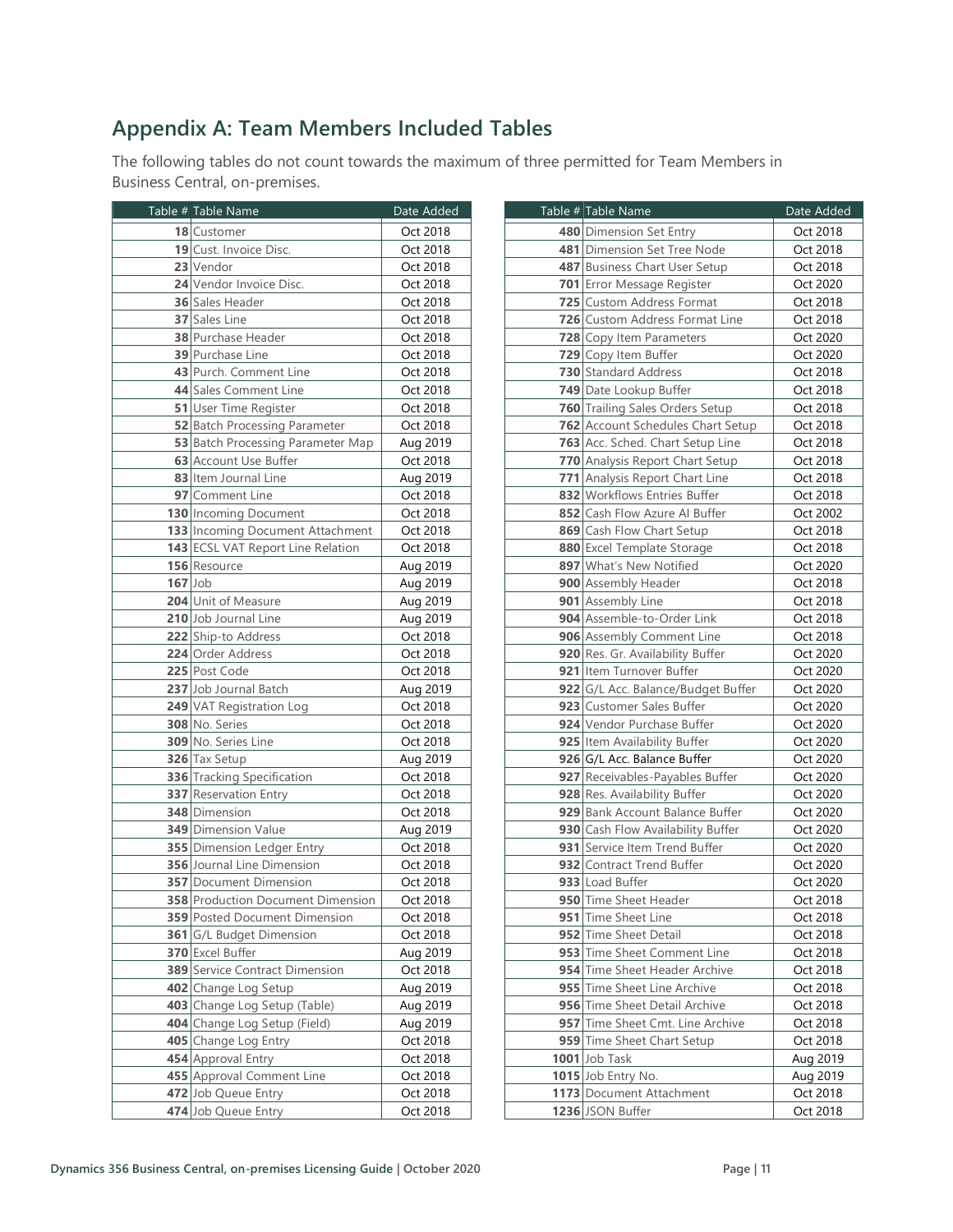| Table # Table Name                    | Date Added |  |
|---------------------------------------|------------|--|
| 1306 User Preference                  | Aug 2019   |  |
| 1311 Mini Last Used Chart             | Oct 2018   |  |
| 1314 User Tours                       | Oct 2018   |  |
| 1315 Purch. Price Line Disc. Buff.    | Aug 2019   |  |
| 1319 Sales by Cust. Grp.Chart Setup   | Oct 2018   |  |
| 1430 Role Center Notifications        | Aug 2019   |  |
| 1432 Net Promoter Score Setup         | Oct 2018   |  |
| 1433 Net Promoter Score               | Aug 2019   |  |
| 1436 Ess. Business Headline Per Usr   | May 2020   |  |
| 1440 Headline RC Business Manager     | Oct 2018   |  |
| 1441 Headline RC Order Processor      | Oct 2018   |  |
| 1442 Headline RC Accountant           | Oct 2018   |  |
| 1443 Headline RC Project Manager      | Oct 2018   |  |
| 1444 Headline RC Relationship Mgt     | Oct 2018   |  |
| 1445 Headline RC Administrator        | Oct 2018   |  |
| 1446 Headline RC Team Member          | Oct 2018   |  |
| 1447 Headline RC Prod. Planner        | Oct 2018   |  |
| 1448 Headline RC Service Dispatch     | Oct 2018   |  |
| 1458 RC Headlines User Data           | May 2020   |  |
| 1470 Product Video Buffer             | Oct 2018   |  |
| 1471 Product video Category           | Aug 2019   |  |
| 1504 Workflow Step Instance           | Oct 2018   |  |
| 1506 Workflow Table Relation Value    | Oct 2018   |  |
| 1511 Notification Entry               | Oct 2018   |  |
| 1518 My Notifications                 | Aug 2019   |  |
| 1519 Notification Context             | Oct 2018   |  |
| 1522 Workflow Event Queue             | Oct 2018   |  |
| 1523 Workflow Step Argument           | Oct 2018   |  |
| 1524 Workflow Rule                    | Oct 2018   |  |
| 1530 Workflow Step Instance Archive   | Oct 2018   |  |
| 1531 Workflow Step Argument Archive   | Oct 2018   |  |
| 1542 Workflow Webhook Sub Buffer      | Oct 2018   |  |
| 1550 Restricted Record                | Oct 2018   |  |
| 1612 Office Admin. Credentials        | Aug 2019   |  |
| 1660 Payroll Setup                    | Aug 2019   |  |
| 1661 Import G/L Transaction           | Aug 2019   |  |
| 1662 Payroll Import Buffer            | Aug 2019   |  |
| 1670 Option Lookup Buffer             | Oct 2018   |  |
| <b>1701</b> Deferral Header           | Oct 2018   |  |
| 1702 Deferral Line                    | Oct 2018   |  |
| 1803 Assisted Setup                   | Aug 2019   |  |
| 1808 Aggregated Assisted Setup        | Oct 2018   |  |
| 2160 Calendar Event                   | Oct 2018   |  |
| 2161 Calendar Event User Config.      | Aug 2019   |  |
| 2162 0365 C2Graph Event Settings      | Aug 2019   |  |
| 2163 0365 Sales Event                 | Aug 2019   |  |
| 2190 0365 Sales Graph                 | Oct 2018   |  |
| 2650 Email Printer Settings           | Oct 2020   |  |
| 3905 Retention Policy Log Entry       | Oct 2020   |  |
| 5050 Contact                          | Oct 2018   |  |
| 5051 Contact Alt. Address             | Oct 2018   |  |
|                                       |            |  |
| 5052 Contact Alt. Addr. Date Range    | Oct 2018   |  |
| <b>5053</b> Business Relation         | Oct 2018   |  |
| <b>5054</b> Contact Business Relation | Oct 2018   |  |
| 5056 Contact Mailing Group            | Oct 2018   |  |
| 5058 Contact Industry Group           | Oct 2018   |  |
| 5061 Rishp. Mgt. Comment Line         | Oct 2018   |  |
| 5062 Attachment                       | Oct 2018   |  |

|      | Table # Table Name                                         | Date Added           |  |
|------|------------------------------------------------------------|----------------------|--|
|      | 5065 Interaction Log Entry                                 | Oct 2018             |  |
|      | 5072 Campaign Entry                                        | Oct 2018             |  |
|      | 5075 Logged Segment                                        | Oct 2018             |  |
|      | 5078 Segment History                                       | Oct 2018             |  |
|      | 5080 To-do                                                 | Oct 2018             |  |
|      | 5085 Contact Duplicate                                     | Feb 2020             |  |
|      | 5086 Cont. Duplicate Search String                         | Oct 2018             |  |
|      | 5092 Opportunity                                           | Oct 2018             |  |
|      | 5093 Opportunity Entry                                     | Oct 2018             |  |
|      | 5106 Document Dimension Archive                            | Oct 2018             |  |
|      | 5107 Sales Header Archive                                  | Oct 2018             |  |
|      | 5108 Sales Line Archive                                    | Oct 2018             |  |
|      | 5109 Purchase Header Archive                               | Oct 2018             |  |
|      | 5110 Purchase Line Archive                                 | Oct 2018             |  |
|      | 5113 Contact Dupl. Details Buffer                          | Oct 2018             |  |
|      | 5123 Inter. Log Entry Comment Line                         | Oct 2018             |  |
|      | 5125 Purch. Comment Line Archive                           | Oct 2018             |  |
|      | 5126 Sales Comment Line Archive                            | Oct 2018             |  |
|      |                                                            | Oct 2018             |  |
|      | 5127 Deferral Header Archive<br>5128 Deferral Line Archive | Oct 2018             |  |
|      |                                                            |                      |  |
|      | 5150 Integration Page<br>5151 Integration Record           | Oct 2018<br>Oct 2018 |  |
|      |                                                            |                      |  |
|      | 5152 Integration Record Archive                            | Oct 2018             |  |
|      | 5199 Attendee                                              | Oct 2018             |  |
|      | 5200 Employee                                              | Oct 2018             |  |
|      | <b>5201</b> Alternative Address                            | Oct 2018             |  |
|      | 5203 Employee Qualifications                               | Oct 2018             |  |
|      | 5205 Employee Relative                                     | Oct 2018             |  |
|      | 5207 Employee Absence                                      | Oct 2018             |  |
|      | 5214 Misc. Article Information                             | Oct 2018             |  |
|      | 5328 CRM Synch Status                                      | Oct 2020             |  |
| 5330 | Microsoft Dynamics 365                                     | Aug 2019             |  |
|      | Connection Setup                                           |                      |  |
|      | 5373 CRM Full Synch. Review Line                           | Oct 2018             |  |
|      | 5374 CRM Synch Conflict Buffer                             | Oct 2018             |  |
|      | 5405 Production Order<br>Aug 2019                          |                      |  |
|      | 5406 Prod. Order Line                                      | Aug 2019             |  |
|      | 5407 Prod. Order Component                                 | Aug 2019             |  |
|      | 5468 Picture Entity                                        | Oct 2018             |  |
|      | 5475 Sales Invoice Entity Aggregate                        | Oct 2018             |  |
|      | 5476 Sales Invoice Line Aggregate                          | Aug 2019             |  |
|      | 5477 Purch. Inv. Entity Aggregate                          | Aug 2019             |  |
|      | 5478 Purch. Inv. Line Aggregate                            | Aug 2019             |  |
|      | 5479 Journal Lines Entity Setup                            | Aug 2019             |  |
|      | 5480 Tax Group Buffer                                      | Aug 2019             |  |
|      | 5481 Account Entity Setup                                  | Aug 2019             |  |
|      | 5487 Balance Sheet Buffer                                  | Oct 2018             |  |
|      | 5481 Account Entity Setup                                  | Aug 2019             |  |
|      | 5488 Trial Balance Entity Buffer                           | Aug 2019             |  |
|      | 5489 Dimension Set Entry Buffer                            | Aug 2019             |  |
|      | 5495 Sales Order Entity Buffer                             | Oct 2018             |  |
|      | 5499 Aged Report Entity                                    | Oct 2018             |  |
|      | 5503 Acc. Schedule Line Entity                             | Oct 2018             |  |
|      | 5504 Tax Area Buffer                                       | Aug 2019             |  |
|      | 5505 Sales Quote Entity Buffer                             | Aug 2019             |  |
|      | 5507 Sales Cr. Memo Entity Buffer                          | Oct 2018             |  |
|      | 5509 Attachment Entity Buffer                              | Oct 2018             |  |
|      | 5510 Employee Time Reg Buffer                              | Oct 2020             |  |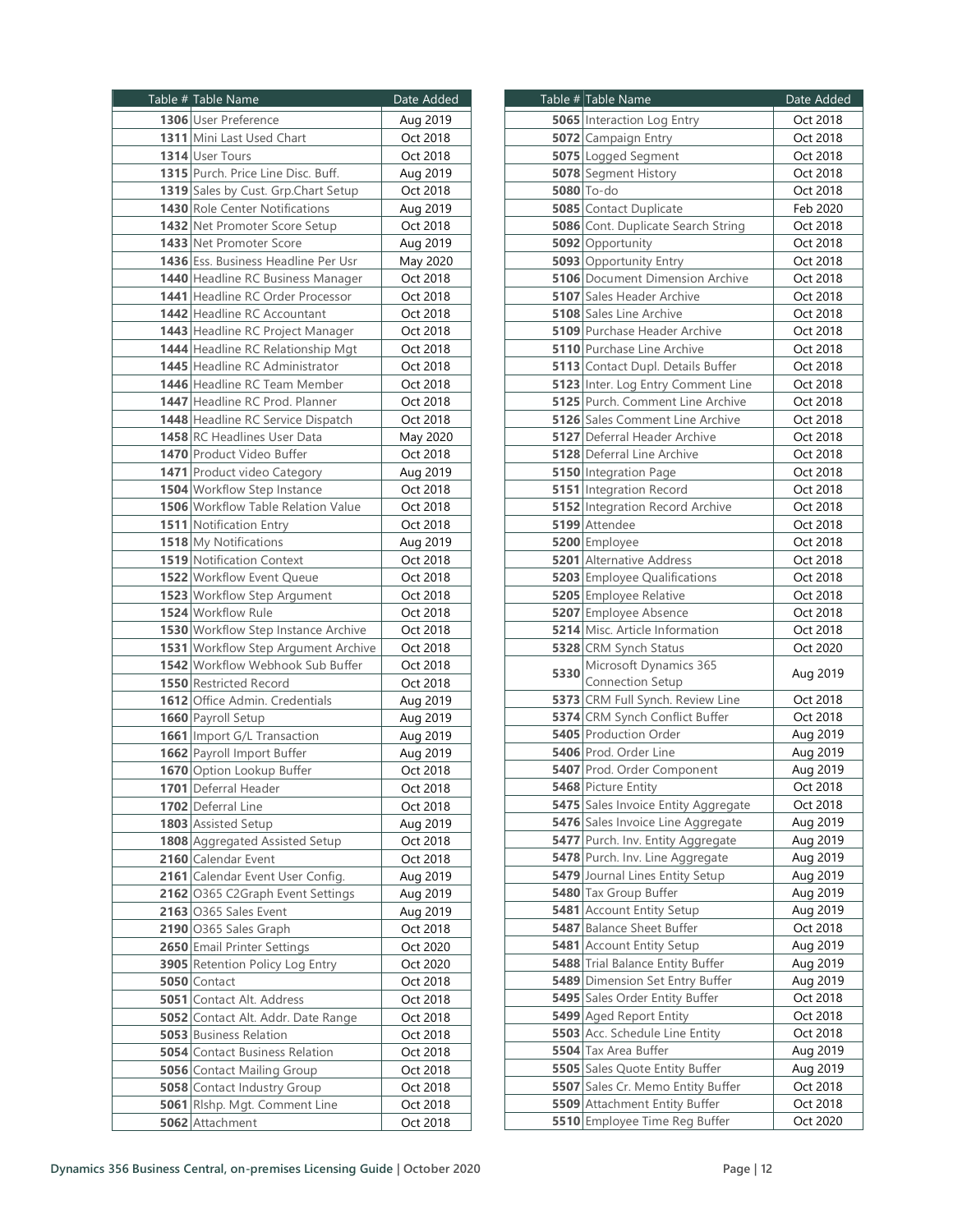|                 | Table # Table Name                   | Date Added |  |
|-----------------|--------------------------------------|------------|--|
|                 | <b>5648</b> FA Allocation Dimension  | Oct 2018   |  |
|                 | 5720 Manufacturer                    | Aug 2019   |  |
|                 | 5765 Warehouse Request               | Oct 2018   |  |
|                 | 5766 Warehouse Activity Header       | Oct 2018   |  |
|                 | 5767 Warehouse Activity Line         | Aug 2019   |  |
|                 | 5770 Warehouse Comment Line          | Aug 2019   |  |
|                 | 5772 Registered Whse. Activity Hdr.  | Oct 2018   |  |
|                 | 5773 Registered Whse. Activity Line  | Oct 2018   |  |
|                 | <b>5806</b> Contact Duplicate Search | Oct 2018   |  |
|                 | 5809 Item Charge Assignment (Sales)  | Oct 2018   |  |
|                 | 5814 Inventory Period                |            |  |
|                 |                                      | Oct 2018   |  |
|                 | 6304 Power BI User Configuration     | Oct 2018   |  |
|                 | 6306 Power BI Report Labels          | Oct 2018   |  |
|                 | 6307 Power BI Report Uploads         | Oct 2018   |  |
|                 | 6308 Power BI Ongoing Deployments    | Oct 2018   |  |
|                 | 6309 Power BI Service Status Setup   | Oct 2018   |  |
|                 | 6310 Power BI Customer Reports       | Oct 2018   |  |
|                 | 6505 Lot No. Information             | Aug 2019   |  |
|                 | 6550 Whse. Item Tracking Line        | Oct 2018   |  |
|                 | 7002 Sales Price                     | Oct 2018   |  |
|                 | 7004 Sales Line Discount             | Oct 2018   |  |
|                 | 7007 Price Calculation Buffer        | Oct 2020   |  |
|                 | 7012 Purchase Price                  | Oct 2018   |  |
|                 | 7014 Purchase Line Discount          | Oct 2018   |  |
|                 | 7135 Item Budget Dimension           | Oct 2018   |  |
|                 | 7310 Warehouse Journal Batch         | Oct 2018   |  |
|                 | 7311 Warehouse Journal Line          | Oct 2018   |  |
|                 | 7312 Warehouse Entry                 | Oct 2018   |  |
|                 | 7313 Warehouse Register              | Oct 2018   |  |
|                 | 7318 Posted Whse. Receipt Header     | Oct 2018   |  |
|                 | 7319 Posted Whse. Receipt Line       | Oct 2018   |  |
|                 | 7320 Warehouse Shipment Header       | Oct 2018   |  |
|                 | 7321 Warehouse Shipment Line         | Oct 2018   |  |
|                 | 7322 Posted Whse. Shipment Header    | Oct 2018   |  |
|                 | 7323 Posted Whse. Shipment Line      | Oct 2018   |  |
|                 | 7324 Whse. Put-away Request          | Oct 2018   |  |
|                 | 7325 Whse. Pick Request              | Oct 2018   |  |
|                 | 7326 Whse. Worksheet Line            | Oct 2018   |  |
|                 | 7331 Whse. Internal Put-away Header  | Oct 2018   |  |
|                 |                                      |            |  |
|                 | 7332 Whse. Internal Put-away Line    | Oct 2018   |  |
|                 | 7351 Lot Bin Buffer                  | Oct 2020   |  |
| <b>7354</b> Bin |                                      | Oct 2018   |  |
|                 | 7800 MS-Event Emitter Event Codes    | Oct 2018   |  |
|                 | 8400 Record Set Definition           | Aug 2019   |  |
|                 | 8401 Record Set Tree                 | Aug 2019   |  |
|                 | 8450 Field Buffer                    | Oct 2018   |  |
|                 | 8620 Config. Tmpl. Selection Rules   | Oct 2018   |  |
|                 | 8888 Email Outbox                    | Oct 2020   |  |
|                 | 8889 Sent Email                      | Oct 2020   |  |
|                 | 8890 Sent email for User             | Oct 2020   |  |
|                 | 8891 Email Outbox for User           | Oct 2020   |  |
|                 | 8900 Email Message                   | Oct 2020   |  |
|                 | 8901 Email Error                     | Oct 2020   |  |
|                 | 8903 Email Recipient                 | Oct 2020   |  |
|                 | 8904 Email Message Attachment        | Oct 2020   |  |
|                 | 9001 User Group Member               | Aug 2019   |  |
|                 | 9002 User Group Access Control       | Aug 2019   |  |
|                 | 9003 User Group Permission Set       | Aug 2019   |  |
|                 |                                      |            |  |

| Table # Table Name                        | Date Added           |  |
|-------------------------------------------|----------------------|--|
| 9004 Subscription Plan                    | Aug 2019             |  |
| 9005 User Plan                            | Aug 2019             |  |
| 9006 Plan Permission Set                  | Aug 2019             |  |
| 9007 User Group Plan                      | Aug 2019             |  |
| 9008 User Login                           | Aug 2019             |  |
| 9009 Permission Set Buffer                | Oct 2018             |  |
| 9050 Warehouse Basic Cue                  | Oct 2018             |  |
| 9051 Warehouse WMS Cue                    | Oct 2018             |  |
| 9052 Service Cue                          | Oct 2018             |  |
| 9053 Sales Cue                            | Oct 2018             |  |
| 9054 Finance Cue                          |                      |  |
| 9055 Purchase Cue                         | Oct 2018<br>Oct 2018 |  |
|                                           |                      |  |
| 9090 Autocomplete Address                 | Oct 2018             |  |
| 9091 Postcode Service Config              | Aug 2019             |  |
| 9144 Approvals Activities Cue             | Oct 2020             |  |
| 9150 My Customer                          | Oct 2018             |  |
| 9151 My Vendor                            | Oct 2018             |  |
| 9152 My Item                              | Oct 2018             |  |
| 9153 My Account                           | Aug 2019             |  |
| 9176 Experience Tier Setup                | Oct 2018             |  |
| 9177 Experience Tier Buffer               | Oct 2018             |  |
| 9178 Application Area Setup               | Aug 2019             |  |
| 9179 Application Area Buffer              | Aug 2019             |  |
| 9180 Generic Chart Setup                  | Oct 2018             |  |
| 9400 Media Repository                     | Aug 2019             |  |
| 9500 Email Item                           | Oct 2018             |  |
| 9501 Email Attachment                     | Oct 2018             |  |
| 9510 Email Parameter                      | Oct 2018             |  |
| 9852 Permission Buffer                    | Oct 2020             |  |
| 9888 SmartList Export Results             | Oct 2020             |  |
| 9889 SmartList Import Results             | Oct 2020             |  |
| 10800 Acc. Schedule Name (FR)             | Aug 2019             |  |
| 10801 Acc. Schedule Line (FR)             | Aug 2019             |  |
| 10825 Shipment Invoiced (FR)              | Aug 2019             |  |
| 10860 Payment Class (FR)                  | Aug 2019             |  |
| 10861 Payment Status (FR)                 | Aug 2019             |  |
| 10862 Payment Step (FR)                   | Aug 2019             |  |
| 10863 Payment Step Ledger (FR)            | Aug 2019             |  |
| <b>10864 Payment Post Buffer (FR)</b>     |                      |  |
|                                           | Aug 2019             |  |
| 10865 Payment Header (FR)                 | Aug 2019             |  |
| 10866 Payment Line (FR)                   | Aug 2019             |  |
| 10867 Payment Header Archive (FR)         | Aug 2019             |  |
| 10868 Payment Line Archive (FR)           | Aug 2019             |  |
| 10869 Bank Account Buffer (FR)            | Aug 2019             |  |
| 10870 Payment Address (FR)                | Aug 2019             |  |
| 10871 Unreal. CV Ledg. Entry Buffer (FR)  | Aug 2019             |  |
| 12170 Payment Lines (IT)                  | Oct 2018             |  |
| 13758 Str. Order Archive Details (IN)     | Aug 2019             |  |
| 13792 Structure Header (IN)               | Aug 2019             |  |
| 13793 Structure Details (IN)              | Aug 2019             |  |
| 13795 Structure Order Details             | Aug 2019             |  |
| 13799 Str Order Line Archive Details (IN) | Aug 2019             |  |
| 16300 Range 16300-16700 (IN)              | Aug 2019             |  |
| 28002 Address Buffer (APAC)               | Aug 2019             |  |
| 31130 Certificate CZ Code (CZ)            | Aug 2019             |  |
| 31131 Certificate CZ (CZ)                 | Aug 2019             |  |
| 99000850 Planning Assignment              | Oct 2018             |  |
| 99008535 TempBlob                         | Aug 2019             |  |
|                                           |                      |  |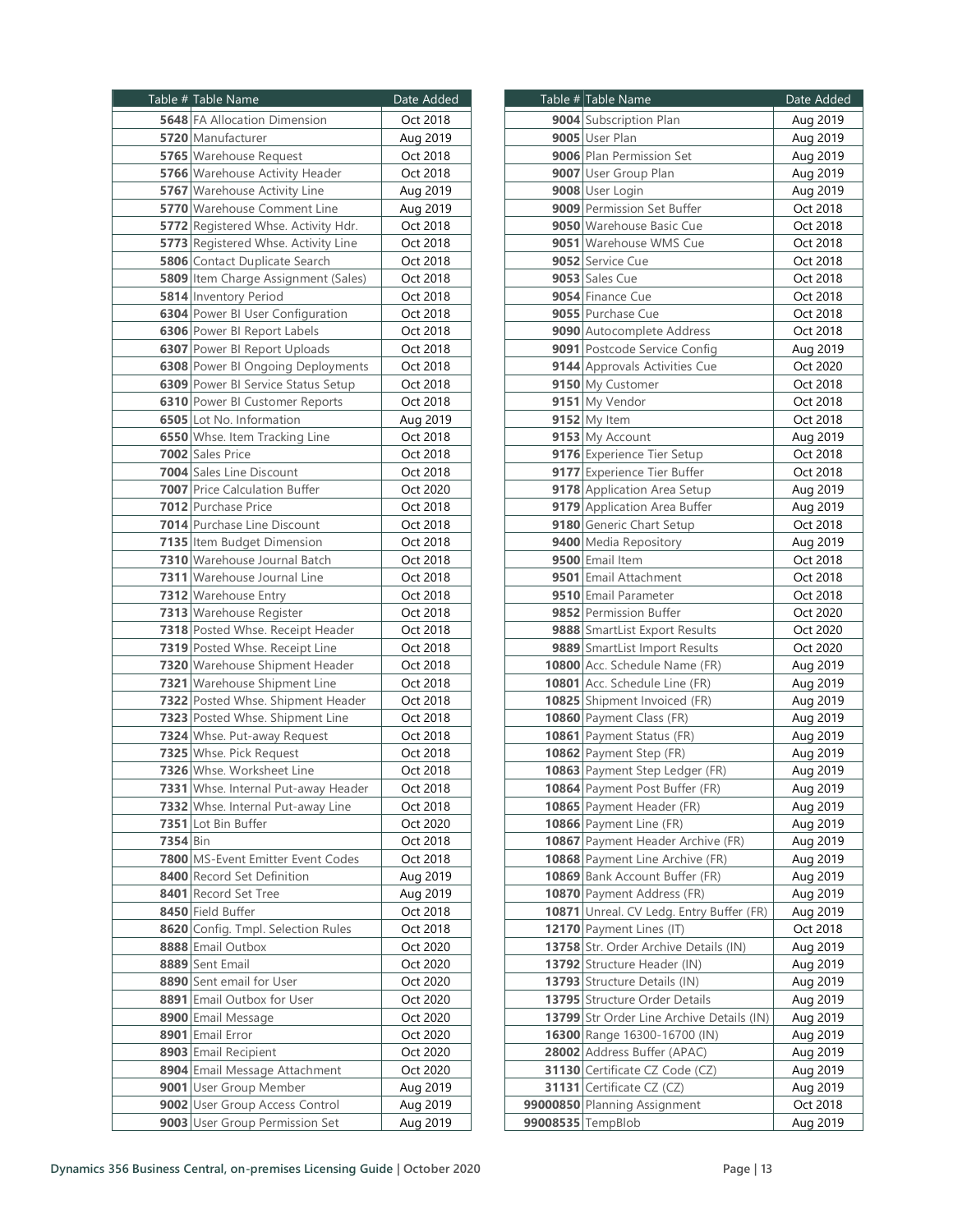| Table # Table Name                   | Date Added |
|--------------------------------------|------------|
| 2000000067 User Default Style Sheet  | Oct 2018   |
| 2000000068 Record Link               |            |
| 2000000073 User Personalization      | Oct 2018   |
| 2000000075 User Metadata             | Oct 2018   |
| 2000000080 Page Data Personalization | Oct 2018   |
| 2000000111 Session Event             | Oct 2018   |
| 2000000159 Data Sensitivity          | Aug 2019   |
| 2000000175 Scheduled Task            | Aug 2019   |
| 2000000185 Tenant Media Thumbnails   | Aug 2019   |
| 2000000226 Query Navigation          | Oct 2020   |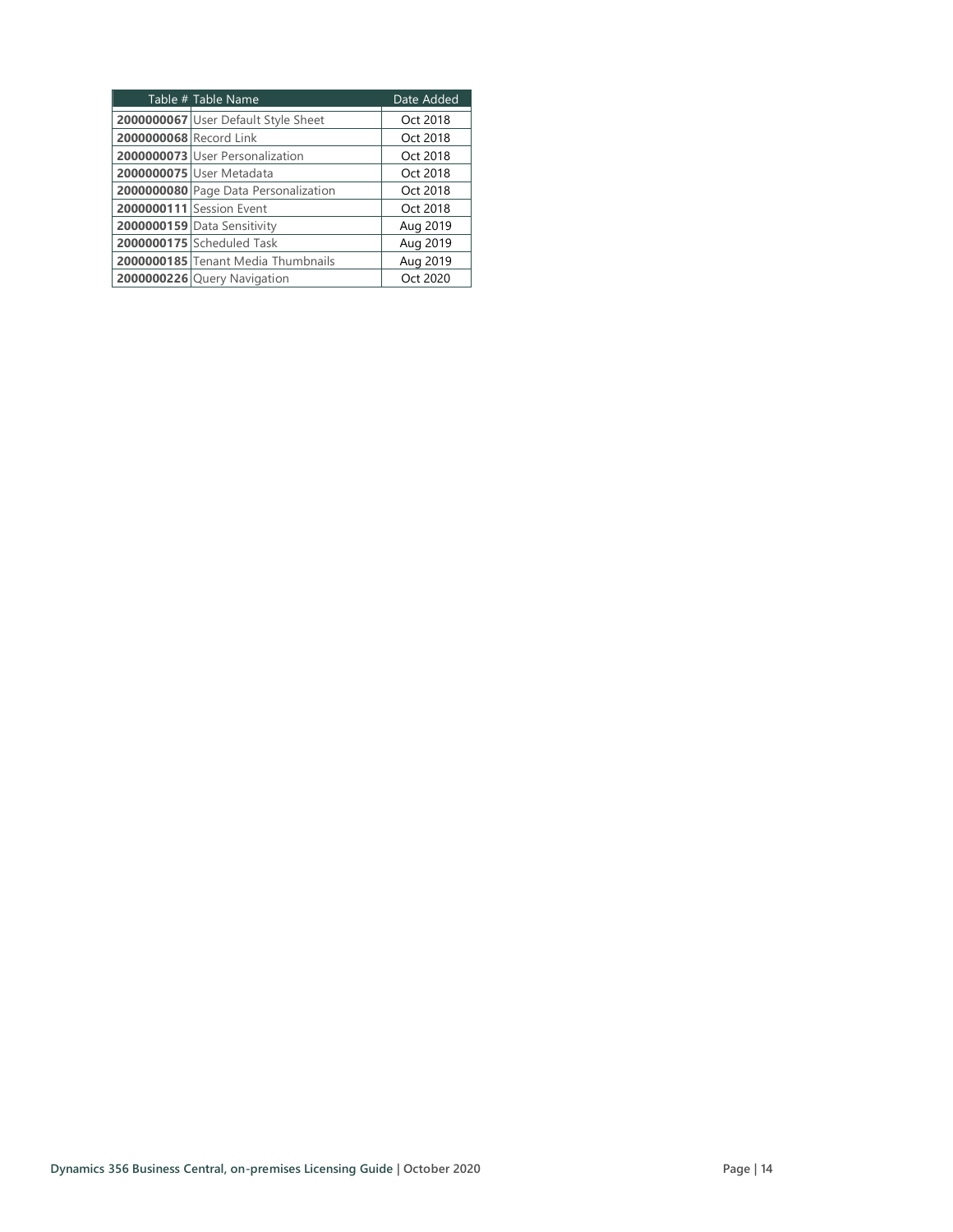# <span id="page-16-0"></span>**Appendix B: Dynamics 365 License List and Definitions**

| Dynamics 365 Licenses:                     | Written as:  |
|--------------------------------------------|--------------|
| Dynamics 365 Business Central Device       | Device       |
| Dynamics 365 Business Central Essentials   | Essentials   |
| Dynamics 365 Business Central Premium      | Premium      |
| Dynamics 365 Business Central Team Members | Team Members |

#### **Definitions:**

<span id="page-16-1"></span>**Named CALs** are assigned on a "named user" basis, meaning each user requires a separate user License; named user licenses cannot be shared but an individual with a named user license may access the service through multiple devices.

<span id="page-16-2"></span>**User SALs**, only available in the subscription Licensing model, grant individual users the right to access the application irrespective of the number of users simultaneously accessing the application. Like named CALs, a unique user SAL must be assigned to each individual user that will access the solution functionality. SALs are specific to an individual and cannot be shared.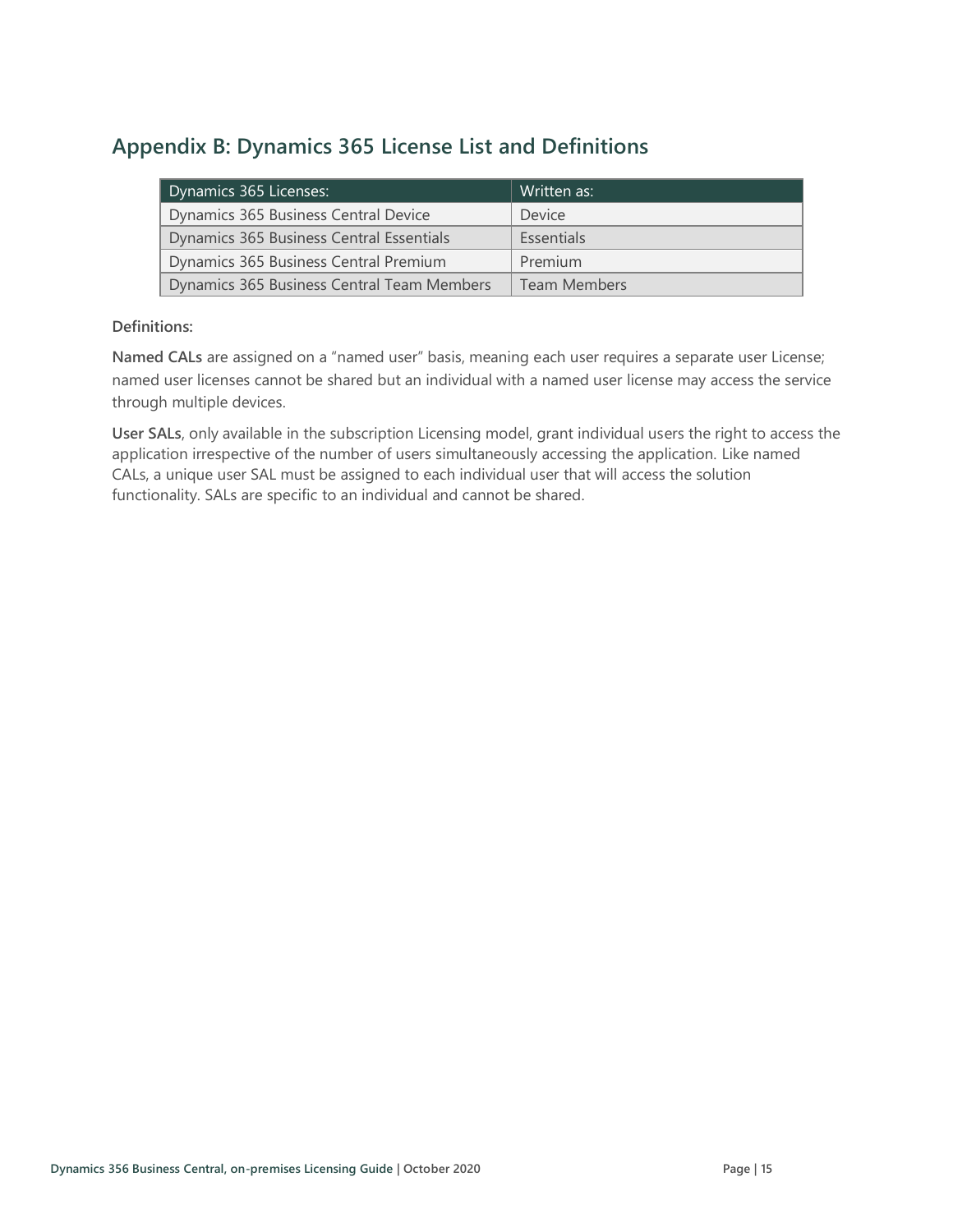# <span id="page-17-0"></span>**Appendix C: Additional Resources**

| Microsoft Dynamics 365                        | https://www.microsoft.com/dynamics/default.aspx             |  |
|-----------------------------------------------|-------------------------------------------------------------|--|
| Software License Terms (SLT)                  | https://go.microsoft.com/fwlink/?linkid=2009120&clcid=0x409 |  |
|                                               | https://mbs.microsoft.com/customersource/Global/news-       |  |
| Support                                       | events/news-events/news/Service-Plans                       |  |
| CustomerSource                                | https://mbs.microsoft.com/customersource/                   |  |
| Dynamics 365 Business Central Licensing Guide | https://go.microsoft.com/fwlink/?LinkId=871590&clcid=0x409  |  |